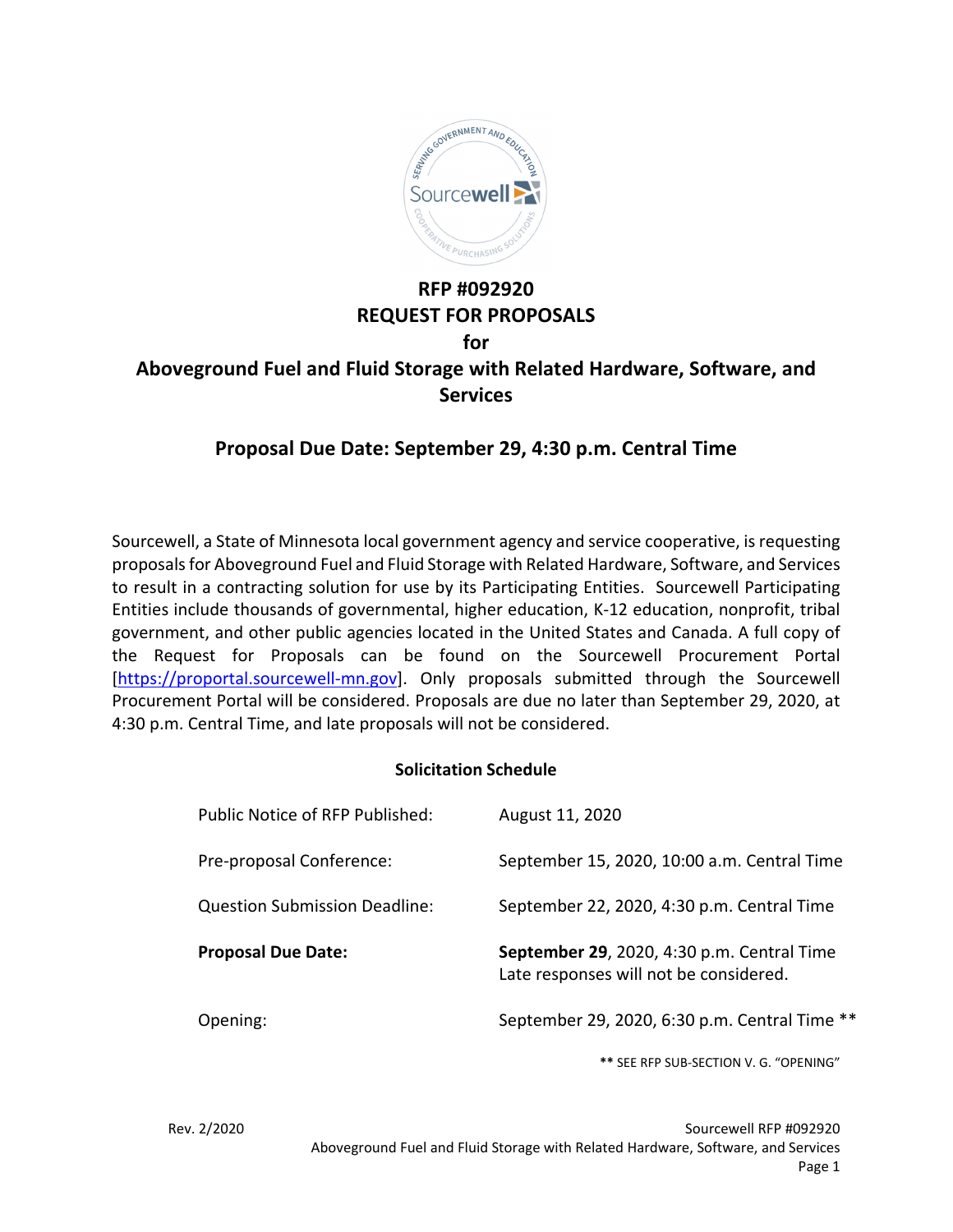## **I. ABOUT SOURCEWELL PARTICIPATING ENTITIES**

## A. SOURCEWELL

Sourcewell is a State of Minnesota local government agency and service cooperative created under the laws of the State of Minnesota (Minnesota Statutes Section 123A.21) that facilitates a competitive public solicitation and contract award process for the benefit of its 50,000+ participating entities across the United States and Canada. Sourcewell's solicitation process complies with State of Minnesota law and policies, conforms to Canadian trade agreements, and results in cooperative contracting solutions from which Sourcewell's Participating Entities procure equipment, products, and services.

Cooperative contracting provides participating entities and vendors increased administrative efficiencies and the power of combined purchasing volume that result in overall cost savings. At times, Sourcewell also partners with other purchasing cooperatives to combine the purchasing volume of their membership into a single solicitation and contract expanding the reach of contracted vendors' potential pool of end users.

Sourcewell uses a website‐based platform, the Sourcewell Procurement Portal, through which all proposals to this RFP must be submitted.

## B. USE OF RESULTING CONTRACTS

In the United States, Sourcewell's contracts are available for use by:

- Federal and state government entities;
- Cities, towns, and counties/parishes;
- Education service cooperatives;
- K-12 and higher education entities;
- Tribal government entities;
- Some nonprofit entities; and
- Other public entities.

In Canada, Sourcewell's contracts are available for use by:

- Provincial and territorial government departments, ministries, agencies, boards, councils, committees, commissions, and similar agencies;
- Regional, local, district, and other forms of municipal government, municipal organizations, school boards, and publicly‐funded academic, health, and social service entities referred to as MASH sector (this should be construed to include but not be limited to the Cities of Calgary, Edmonton, Toronto, Calgary, Ottawa, and Winnipeg), as well as any corporation or entity owned or controlled by one or more of the preceding entities;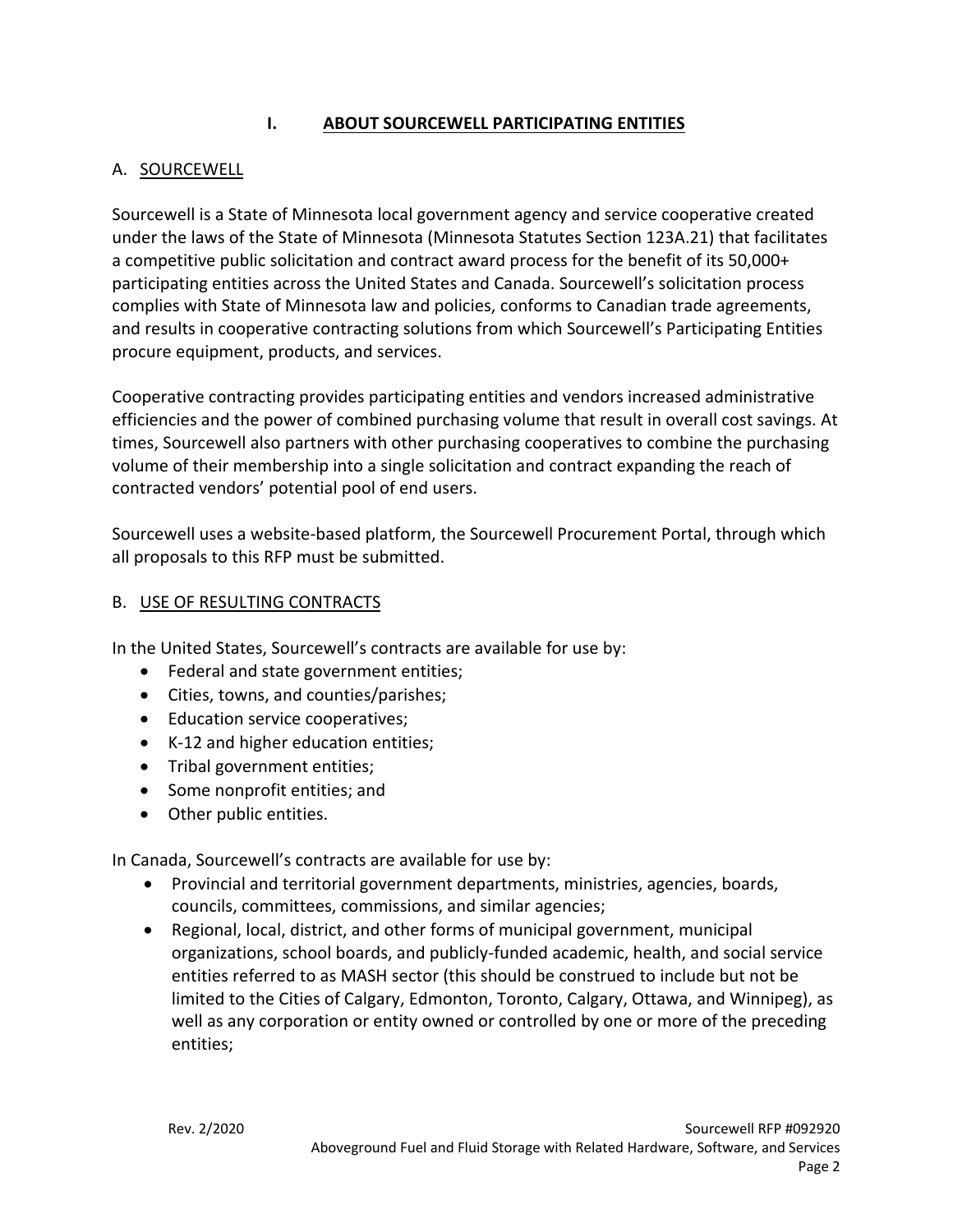- Crown corporations, government enterprises, and other entities that are owned or controlled by these entities through ownership interest;
- Members of the Rural Municipalities of Alberta (RMA) and their represented Associations, Saskatchewan Association of Rural Municipalities (SARM), Saskatchewan Urban Municipalities Association (SUMA), Association of Manitoba Municipalities (AMM), Local Authority Services (LAS), Municipalities Newfoundland and Labrador (MNL), Nova Scotia Federation of Municipalities (NSFM), and Federation of Prince Edward Island Municipalities (FPEIM).

For a listing of current United States and Canadian Participating Entities visit Sourcewell's website (note: there is a tab for each country's listing): https://www.sourcewellmn.gov/sourcewell‐for‐vendors/member‐locator.

Access to contracted equipment, products, or services by Participating Entities is typically through a purchase order issued directly to the applicable vendor. A Participating Entity may request additional terms or conditions related to a purchase. Use of Sourcewell contracts is voluntary and Participating Entities retain the right to obtain similar equipment, products, or services from other sources.

To meet Participating Entities' needs, public notice of this RFP has been broadly published, including notification in the United States to each state‐level procurement department for possible re‐posting.

Proof of publication will be available at the conclusion of the solicitation process.

## **II. EQUIPMENT, PRODUCTS, AND SERVICES**

## A. SOLUTIONS‐BASED SOLICITATION

This RFP and contract award process is a solutions‐based solicitation; meaning that Sourcewell is seeking equipment, products, or services that meet the general requirements of the scope of this RFP and that are commonly desired or are required by law or industry standards.

## B. REQUESTED EQUIPMENT, PRODUCTS, OR SERVICES

It is expected that Proposers will offer a wide array of equipment, products, or services at lower prices and with better value than what they would ordinarily offer to a single government entity, a school district, or a regional cooperative.

1. Sourcewell is seeking proposals for Aboveground Fuel and Fluid Storage with Related Hardware, Software, and Services including, but not limited to: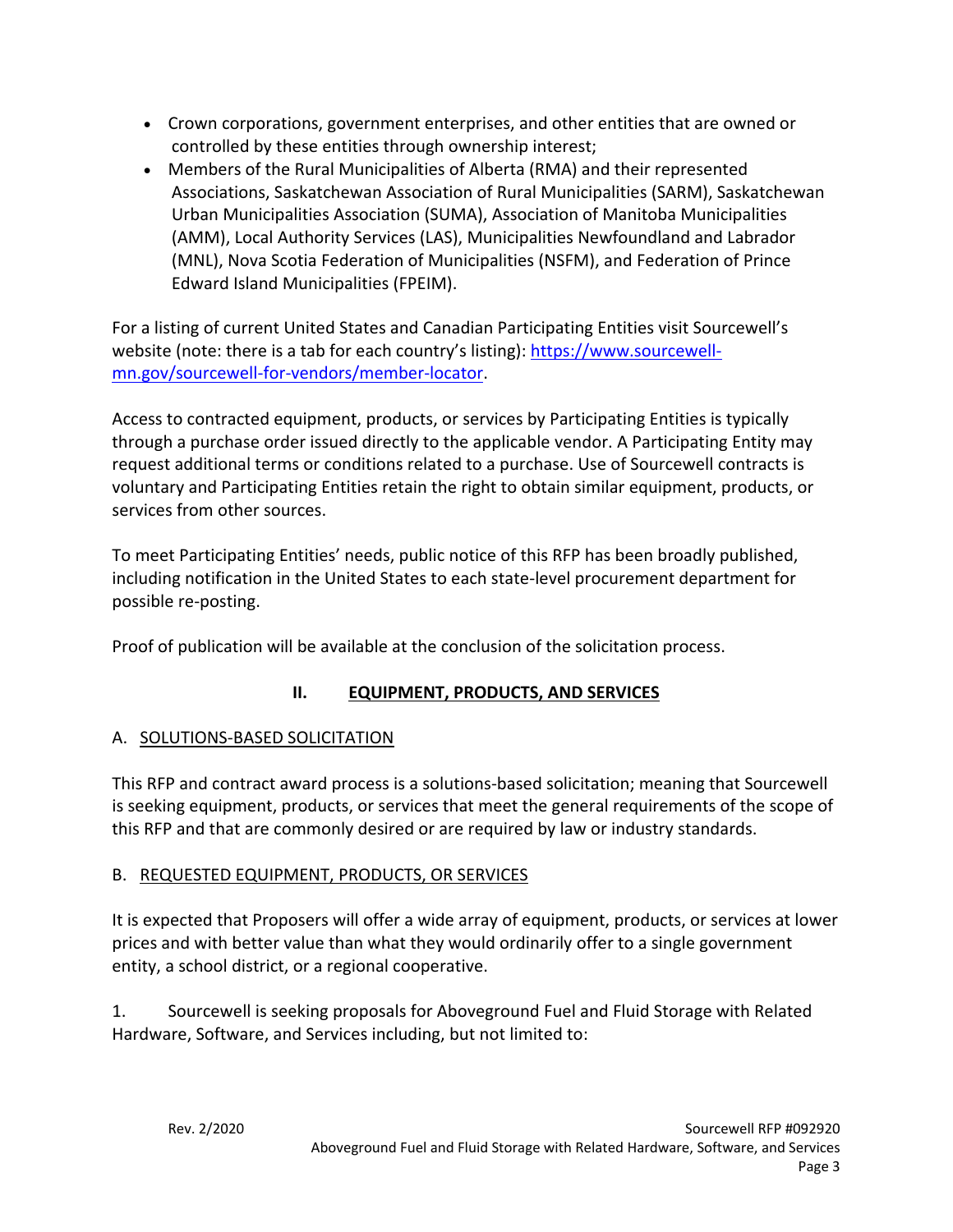- a. Aboveground Storage Tanks (AST's) for fuels, fluids, and gases, including gasoline, diesel, AVGAS, Jet fuel, Diesel Exhaust Fluid (DEF), bulk lubricants, propane, and natural gas;
- b. Mobile fuel, fluid, and gas storage solutions;
- c. Hardware related to the aboveground storage tanks and mobile storage solutions described in subsections 1. a. and b. above, including pedestals, gauges, access or security hardware, monitoring equipment and devices, RFID solutions, dispensers, and accessories;
- d. Fuel and fluid management software related to the aboveground storage tanks and mobile storage solutions described in subsections 1. a. ‐ c. above. However, this solicitation should NOT be construed to include "software‐only" solutions. Proposers may include related fuel and fluid management software to the extent that the solutions are complementary to the offering of the equipment and products being proposed; and,
- e. Services related to the solutions described in subsections 1.a. d. above, including design, site assessment, site preparation, installation, monitoring or testing, maintenance or repair, and warranty programs. However, this solicitation should NOT be construed to include "service-only" solutions. Proposers may include related services to the extent that these solutions are complementary to the offering of the equipment and products being proposed.

2. The primary focus of this solicitation is on Aboveground Fuel and Fluid Storage with Related Hardware, Software, and Services. This solicitation should NOT be construed to include:

- a. Underground Fuel and Fluid Storage
- b. Fleet Management software‐only solutions
- c. Telematics, Automatic Vehicle Location (AVL), and GPS‐only solutions

3. This solicitation does not include those equipment, products, or services covered under categories included in contracts currently maintained by Sourcewell:

- a. RFP # 052919 Salt, Brine, Anti‐Icing, or De‐Icing Agents, and Brine Production and Storage Systems
- b. RFP # 010920 Industrial and Workplace Storage Systems with Related Accessories
- c. RFP # 013020 Vehicle Lifts, with Garage and Fleet Maintenance Equipment

Proposers may include related equipment, accessories, and services to the extent that these solutions are complementary to the equipment, products, or service(s) being proposed.

Generally, the solutions for Participating Entities are turn‐key solutions, providing a combination of equipment, products and services, delivery, and installation to a properly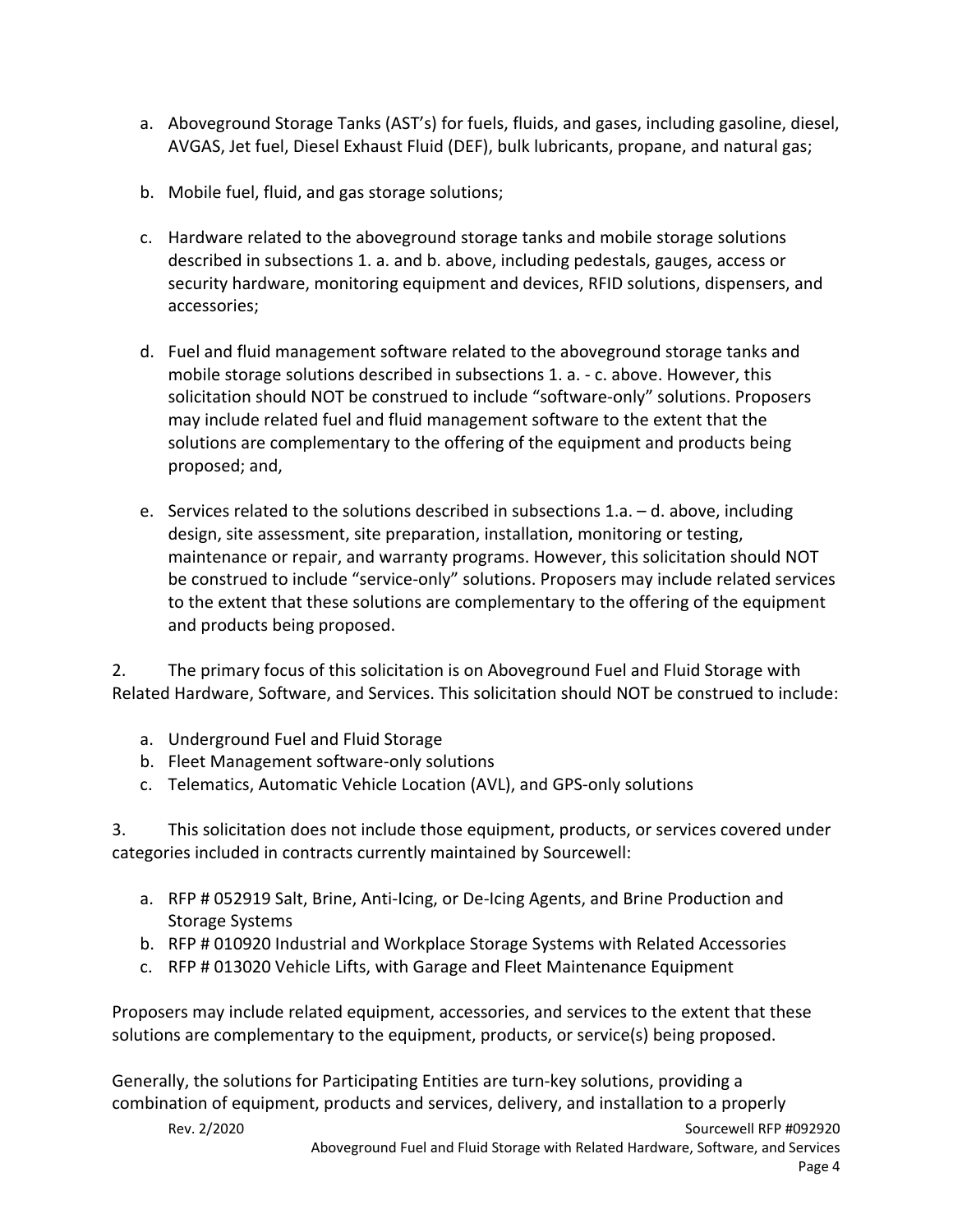operating status. However, equipment or products only solutions may be appropriate for situations where Participating Entities possess the ability, either in-house or through local thirdparty contractors, to properly install and bring to operation the equipment or products being proposed.

Sourcewell prefers vendors that provide a sole source of responsibility for the products and services provided under a resulting contract. If Proposer requires the use of dealers, resellers, or subcontractors to provide the products or services, the Proposal should address how the products or services will be provided to Participating Entities and describe the network of dealers, resellers, and/or subcontractors that will be available to serve Participating Entities under a resulting contract.

Sourcewell desires the broadest possible selection of equipment, products, and services being proposed over the largest possible geographic area and to the largest possible cross‐section of Sourcewell current and future Participating Entities.

## C. REQUIREMENTS

It is expected that Proposers have knowledge of all applicable industry standards, laws, and regulations and possess an ability to market and distribute the equipment, products, or services to Participating Entities.

- 1. Safety Requirements. All items proposed must comply with current applicable safety or regulatory standards or codes.
- 2. Deviation from Industry Standard. Deviations from industry standards must be identified with an explanation of how the equipment, products, and services will provide equivalent function, coverage, performance, and/or related services.
- 3. New Equipment and Products. Proposed equipment and products must be for new, current model; however, Proposer may offer certain close‐out equipment or products if it is specifically noted in the Pricing proposal.
- 4. Delivered and operational. Unless clearly noted in the Proposal, equipment and products must be delivered to the Participating Entity as operational.
- 5. Warranty. All equipment, products, supplies, and services must be covered by a warranty that is the industry standard or better.

## D. ANTICIPATED CONTRACT TERM

Sourcewell anticipates that the term of any resulting contract(s) will be four (4) years. Up to two one‐year extensions may be offered based on the best interests of Sourcewell and its Participating Entities.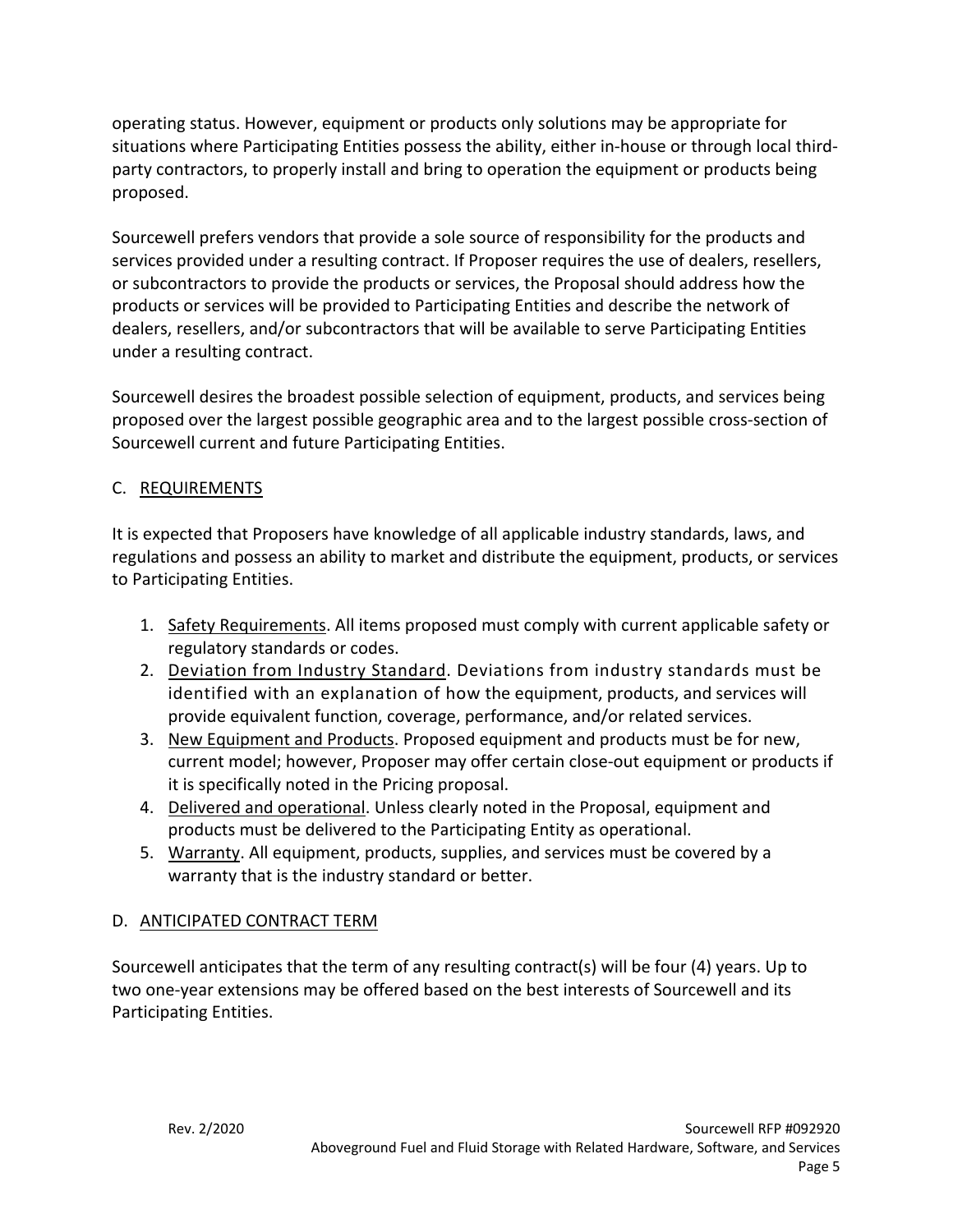## E. ESTIMATED CONTRACT VALUE AND USAGE

Based on past volume of similar contracts, the estimated annual value of all transactions from contracts resulting from this RFP are anticipated to be USD \$20 Million; therefore, proposers are expected to propose volume pricing. Sourcewell anticipates considerable activity under the contract(s) awarded from this RFP; however, sales and sales volume from any resulting contract are not guaranteed.

## F. MARKETING PLAN

Proposer's sales force will be the primary source of communication with Participating Entities. The Proposer's Marketing Plan should demonstrate Proposer's ability to deploy a sales force or dealer network to Participating Entities, as well as Proposer's sales and service capabilities. It is expected that Proposer will promote and market any contract award.

## G. ADDITIONAL CONSIDERATIONS

- 1. Contracts will be awarded to Proposers able to best meet the need of Participating Entities. Proposers should submit their complete line of equipment, products, or services that are applicable to the scope of this RFP.
- 2. Proposers should include all relevant information in its proposal, since Sourcewell cannot consider information that is not included in the Proposal. Sourcewell reserves the right to verify Proposer's information and may request clarification from a Proposer, including samples of the proposed equipment or products.
- 3. Depending upon the responses received in a given category, Sourcewell may need to organize responses into subcategories in order to provide the broadest coverage of the requested equipment, products, or services to Participating Entities. Awards may be based on a subcategory.
- 4. A Proposer's documented negative past performance with Sourcewell or its Participating Entities occurring under a previously awarded Sourcewell contract may be considered in the evaluation of a proposal.

## **III. PRICING**

## A. REQUIREMENTS

All proposed pricing must be:

- 1. Either Line‐Item Pricing or Percentage Discount from Catalog Pricing, or a combination of these:
	- a. **Line‐item Pricing** is pricing based on each individual product orservices**.** Each line must indicate the Vendor's published "List Price," as well as the "Contract Price."
	- b. **Percentage Discountfrom Catalog or Category** is based on a percentage discount from a catalog or list price, defined as a published Manufacturer's Suggested Retail Price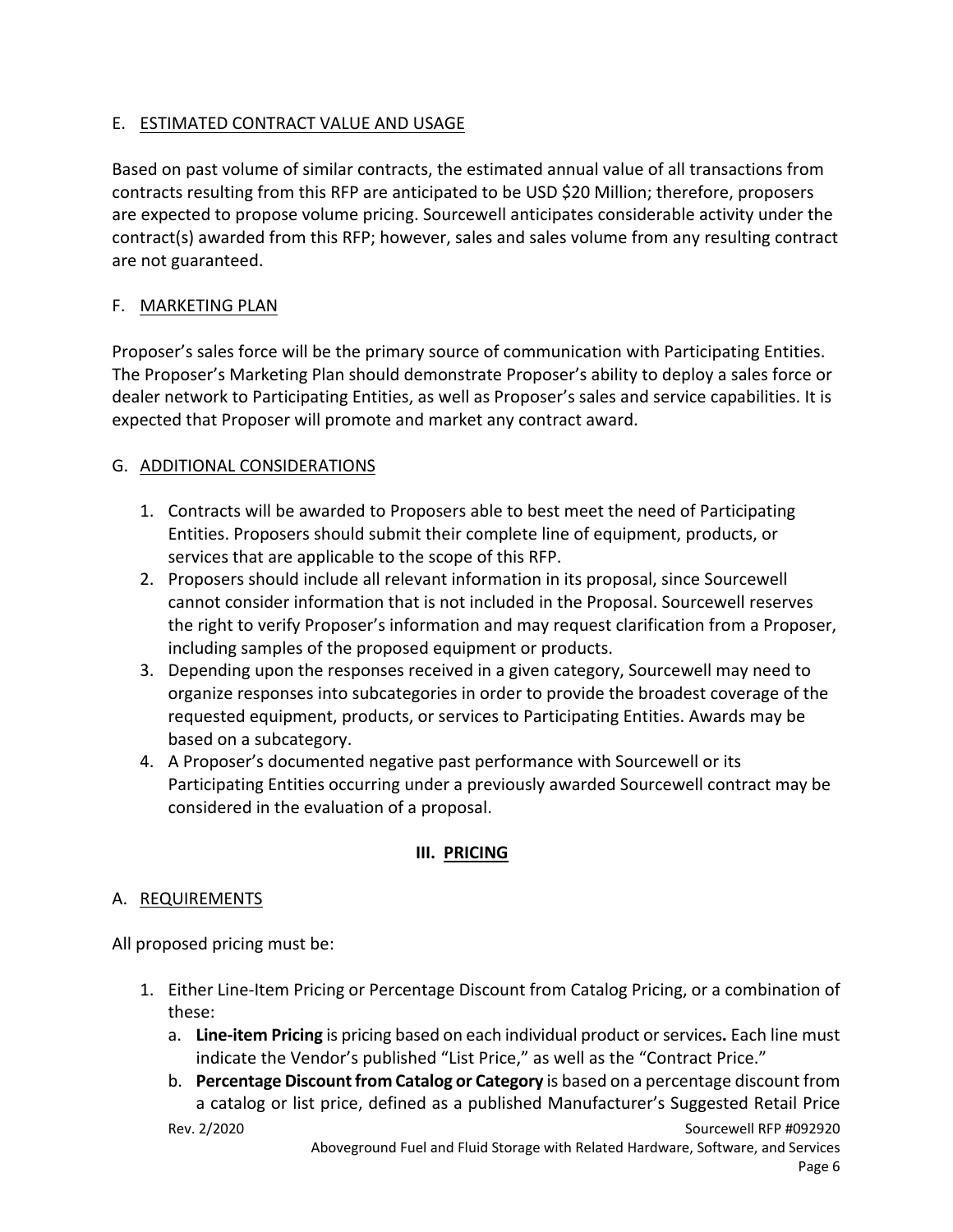(MSRP) for the products or services. Individualized percentage discounts can be applied to any number of defined product groupings. Proposers will be responsible for providing and maintaining current published MSRP with Sourcewell, and this pricing must be included in its proposal and provided throughout the term of any Contract resulting from this RFP.

- 2. The Proposer's ceiling price (Ceiling price means that the proposed pricing will be considered as the highest price for which equipment, products, or services may be billed to a Participating Entity). However, it is permissible for vendors to sell at a price that is lower than the contracted price;
- 3. Stated in U.S. and Canadian dollars (as applicable); and
- 4. Clearly understood, complete, and fully describe the total cost of acquisition (e.g., the cost of the proposed equipment, products, and services delivered and operational for its intended purpose in the Participating Entity's location).

Proposers should clearly identify any costs that are NOT included in the proposed product or service pricing. This may include items such as installation, set up, mandatory training, or initial inspection. Include identification of any parties that impose such costs and their relationship to the Proposer. Additionally, Proposers should clearly describe any unique distribution and/or delivery methods or options offered in the Proposal.

## B. ADMINISTRATIVE FEES

Proposers are expected to pay to Sourcewell an administrative fee in exchange for Sourcewell facilitating the resulting contracts. The administrative fee is normally calculated as a percentage of the total sales to Participating Entities for all contracted equipment, products, or services made during a calendar quarter, and is typically one percent (1%) to two percent (2%). In some categories, a flat fee may be an acceptable alternative.

## **IV. CONTRACT**

Proposers awarded a contract will be required to execute a contract with Sourcewell (see attached template). Only those modifications the Proposer indicates in its proposal will be available for discussion. Much of the language in the Contract reflects Minnesota legal requirements and cannot be altered. Numerous and/or onerous exceptions that contradict Minnesota law may result in the Proposal being disqualified from further review and evaluation.

To request a modification to the Contract terms, conditions, or specifications, a Proposer must complete and submit the Exceptions to Terms, Conditions, or Specifications table, with all requested modifications, through the Sourcewell Procurement Portal at the time of submitting the Proposer's Proposal. Exceptions must:

- 1. Clearly identify the affected article and section, and
- 2. Clearly note what language is requested to be modified.

Unclear requests will be automatically denied.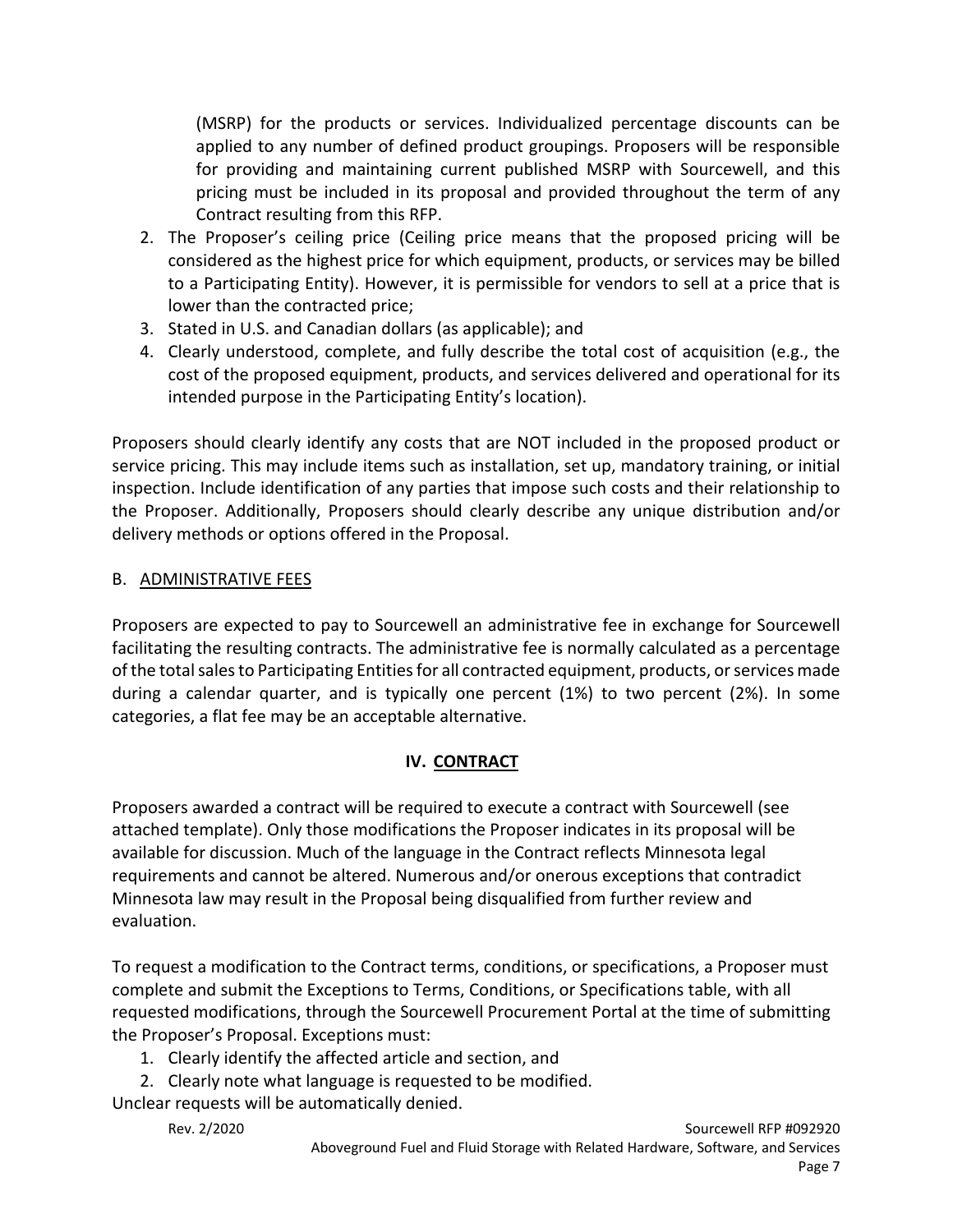Only those exceptions that have been accepted by Sourcewell will be included in the contract document provided to the awarded vendor for signature.

If a Proposer receives a contract award resulting from this solicitation it will have up to 30 days to sign and return the contract. After that time, at Sourcewell's sole discretion, the contract award may be revoked.

## **V. RFP PROCESS**

## A. PRE‐PROPOSAL CONFERENCE

Sourcewell will hold an optional, non‐mandatory pre‐proposal conference via webcast on the date and time noted on page one of this RFP and on the Sourcewell Procurement Portal. The purpose of this conference is to allow potential Proposers to ask questions regarding this RFP and Sourcewell's competitive contracting process. Information about the webcast will be sent to all entities that have registered for this solicitation opportunity through their Sourcewell Procurement Portal Vendor Account. Pre‐proposal conference attendance is optional.

## B. QUESTIONS REGARDING THIS RFP AND ORAL COMMUNICATION

Questions regarding this RFP must be submitted through the Sourcewell Procurement Portal. The deadline for submission of questions is found in the Solicitation Schedule and on the Sourcewell Procurement Portal. Answers to questions will be issued through an addendum to this RFP. Repetitive questions will be summarized into a single answer and identifying information will be removed from the submitted questions.

All questions, whether specific to a Proposer or generally related to the RFP, must be submitted using this process. Do not contact individual Sourcewell staff to ask questions or request information as this may disqualify the Proposer from responding to this RFP. Sourcewell will not respond to questions submitted after the deadline.

## C. ADDENDA

Sourcewell may modify this RFP at any time prior to the proposal due date by issuing an addendum. Addenda issued by Sourcewell become a part of the RFP and will be delivered to potential Proposers through the Sourcewell Procurement Portal. Sourcewell accepts no liability in connection with the delivery of any addenda.

Before a proposal will be accepted through the Sourcewell Procurement Portal, all addenda, if any, must be acknowledged by the Proposer by checking the box for each addendum. It is the responsibility of the Proposer to check for any addenda that may have been issued up to the solicitation due date and time.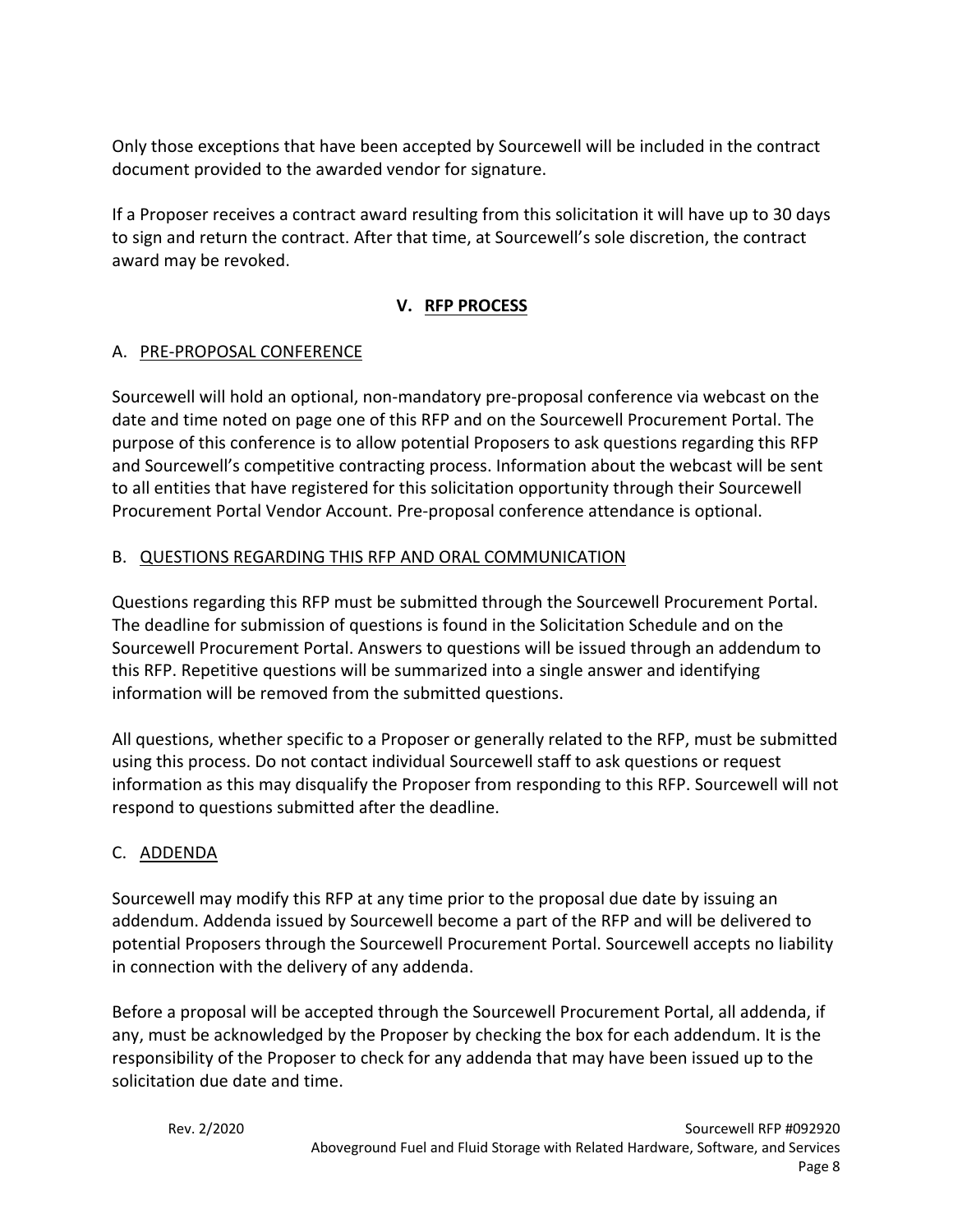If an addendum is issued after a Proposer submitted its proposal, the Sourcewell Procurement Portal will WITHDRAW the submission and change the Proposer's proposal status to INCOMPLETE. The Proposer can view this status change in the "MY BIDS" section of the Sourcewell Procurement Portal Vendor Account. The Proposer is solely responsible to check the "MY BIDS" section of the Sourcewell Procurement Portal Vendor Account periodically after submitting its Proposal (and up to the Proposal due date). If the Proposer's Proposal status has changed to INCOMPLETE, the Proposer is solely responsible to:

- i) make any required adjustments to its proposal;
- ii) acknowledge the addenda; and
- iii) ensure the re‐submitted proposal is received through the Sourcewell Procurement Portal no later than the Proposal Due Date and time shown in the Solicitation Schedule above.

## D. PROPOSAL SUBMISSION

Proposer's complete proposal must be submitted through the Sourcewell Procurement Portal no later than the date and time specified in the Solicitation Schedule. Any other form of proposal submission, whether electronic, paper, or otherwise, will not be considered by Sourcewell. **Late proposals will not be considered.** It is the Proposer's sole responsibility to ensure that the proposal is received on time.

It is recommended that Proposers allow sufficient time to upload the proposal and to resolve any issues that may arise. The time and date that a Proposal is received by Sourcewell is solely determined by the Sourcewell Procurement Portal web clock.

In the event of problems with the Sourcewell Procurement Portal, follow the instructions for technical support posted in the portal. It may take up to twenty‐four (24) hours to respond to certain issues.

Upon successful submission of a proposal, the Portal will automatically generate a confirmation email to the Proposer. If the Proposer does not receive a confirmation email, contact Sourcewell's support provider at support@bidsandtenders.ca.

To ensure receipt of the latest information and updates via email regarding this solicitation, or if the Proposer has obtained this solicitation document from a third party, the onus is on the Proposer to create a Sourcewell Procurement Portal Vendor Account and register for this solicitation opportunity.

Within the Procurement Portal, all proposals must be digitally acknowledged by an authorized representative of the Proposer attesting that the information contained in in the proposal is true and accurate. By submitting a proposal, Proposer warrants that the information provided is true, correct, and reliable for purposes of evaluation for potential contract award. The submission of inaccurate, misleading, or false information is grounds for disqualification from a contract award and may subject the Proposer to remedies available by law.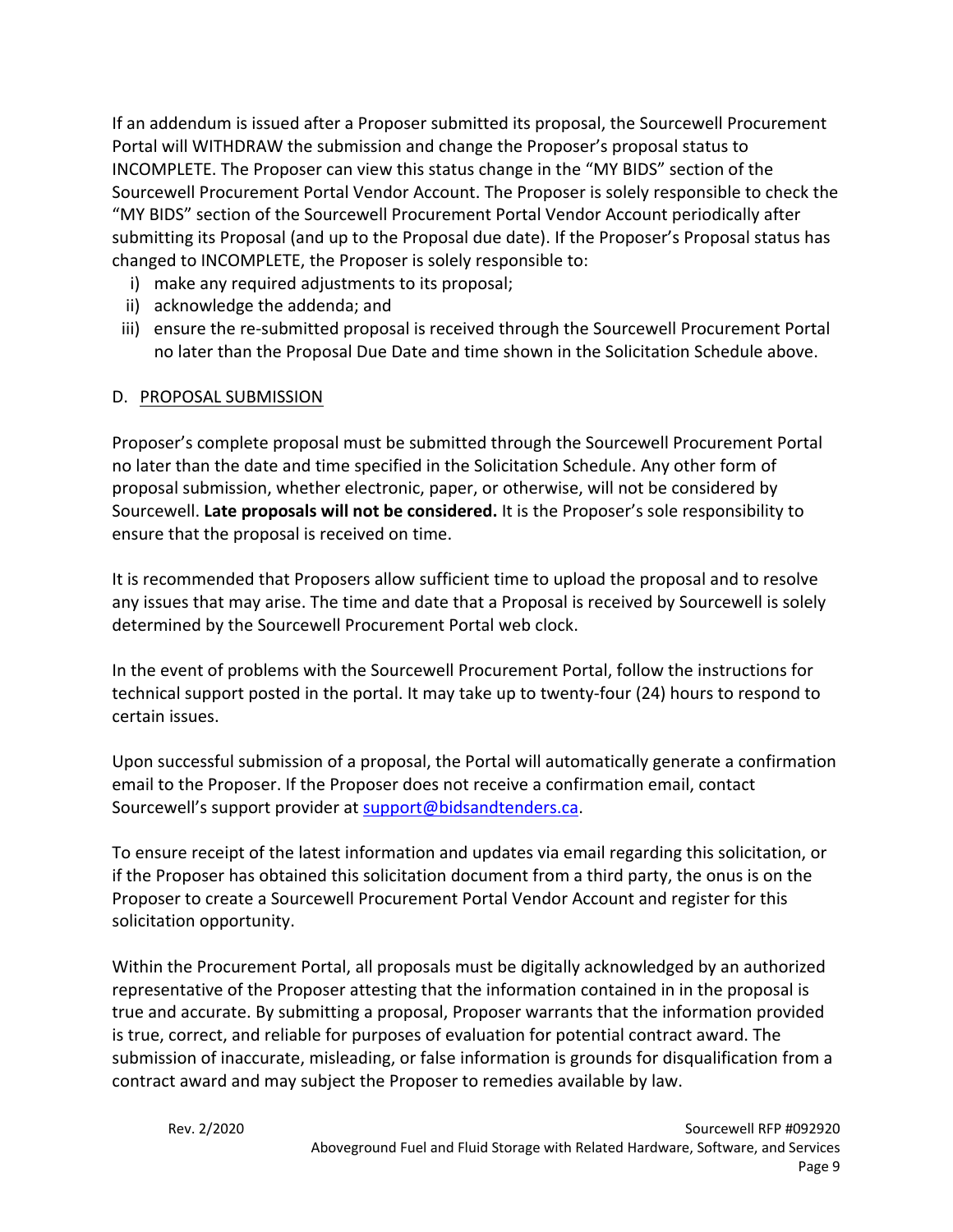## E. GENERAL PROPOSAL REQUIREMENTS

Proposals must be:

- In substantial compliance with the requirements of this RFP or it will be considered nonresponsive and be rejected.
- Complete. A proposal will be rejected if it is conditional or incomplete.
- Submitted in English.
- Valid and irrevocable for 90 days following the Proposal Due Date.

Any and all costs incurred in responding to this RFP will be borne by the Proposer.

## F. PROPOSAL WITHDRAWAL

Prior to the proposal deadline, a Proposer may withdraw its proposal.

## G. OPENING

The Opening of Proposals will be conducted electronically through the Sourcewell Procurement Portal. A list of all Proposers will be made publicly available in the Sourcewell Procurement Portal after the Proposal Due Date, but no later than the Opening time listed in the Solicitation Schedule.

To view the list of Proposers, verify that the Sourcewell Procurement Portal opportunities list search is set to "All" or "Closed." The solicitation status will automatically change to "Closed" after the Proposal Due Date and Time.

## **VI. EVALUATION AND AWARD**

## A. EVALUATION

It is the intent of Sourcewell to award one or more contracts to responsive and responsible Proposer(s) offering the best overall quality, selection of equipment, products, and services, and price that meet the commonly requested specifications of Sourcewell and its Participating Entities. The award(s) will be limited to the number of Proposers that Sourcewell determines is necessary to meet the needs of Participating Entities. Factors to be considered in determining the number of contracts to be awarded in any category may include the following:

- The number of and geographic location of:
	- $\circ$  Proposers necessary to offer a comprehensive selection of equipment, products, or services for Participating Entities' use.
	- $\circ$  A Proposer's sales and service network to assure availability of product supply and coverage to meet Participating Entities' anticipated needs.
- Total evaluation scores.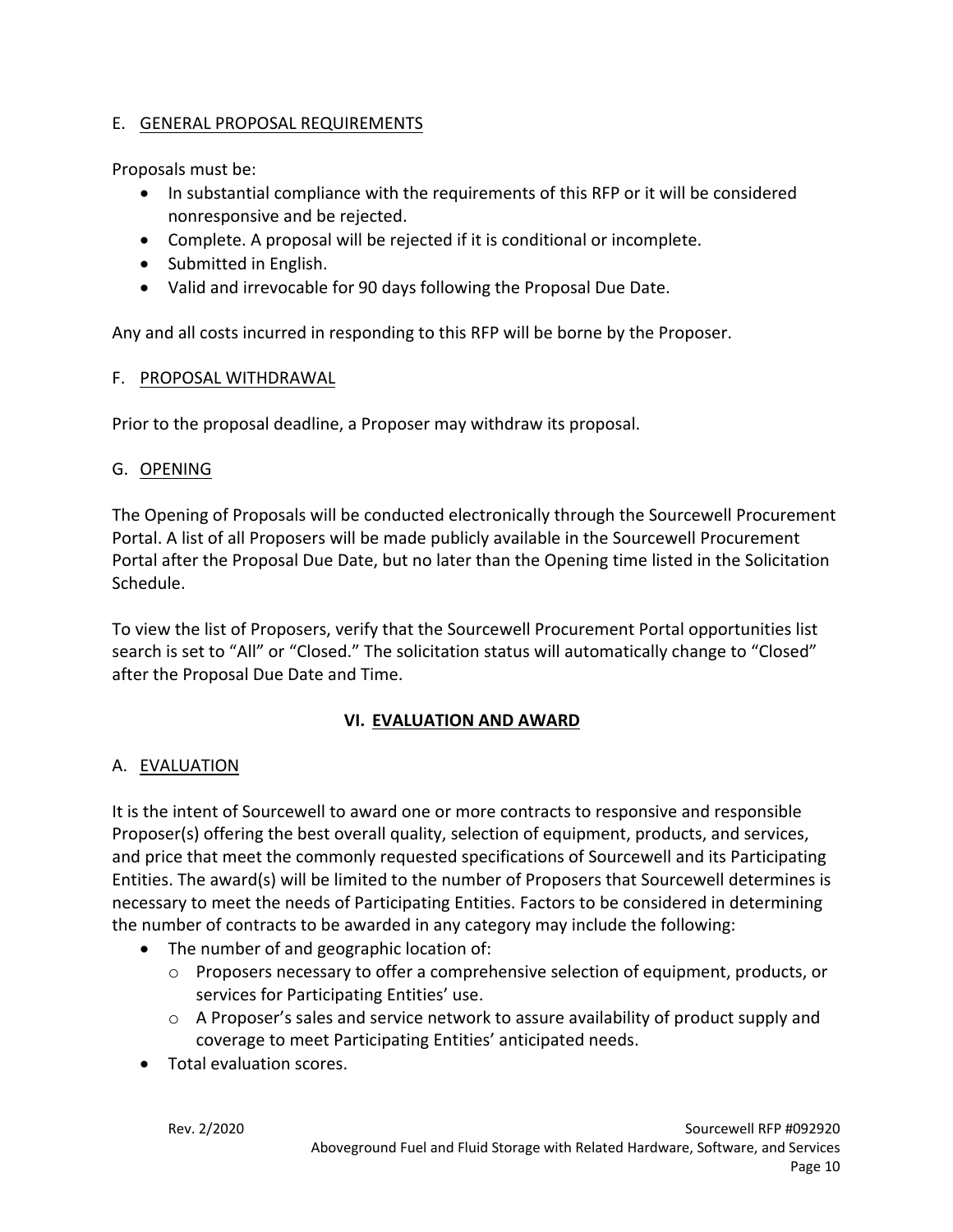The attributes of Proposers, and their equipment, products, or services, to assist Participating Entities achieve environmental and social requirements, preferences, and goals. Information submitted as part of a proposal should be as specific as possible when responding to the RFP. Do not assume Sourcewell's knowledge about a specific vendor or product.

## B. AWARD(S)

Award(s) will be made to the Proposer(s) whose proposal conforms to all conditions and requirements of the RFP, and consistent with the award criteria defined in this RFP.

Sourcewell may request written clarification of a proposal at any time during the evaluation process.

Proposal evaluation will be based on the following scoring criteria and the Sourcewell Evaluator Scoring Guide (available in the Sourcewell Procurement Portal):

| Conformance to RFP Requirements                               |      |
|---------------------------------------------------------------|------|
| <b>Financial Viability and Marketplace Success</b>            | 75   |
| Ability to Sell and Deliver Service                           | 100  |
| Marketing Plan                                                | 50   |
| Value Added Attributes                                        | 75   |
| Warranty                                                      | 50   |
| Depth and Breadth of Offered Equipment, Products, or Services | 200  |
| Pricing                                                       | 400  |
| <b>TOTAL POINTS</b>                                           | 1000 |

## C. PROTESTS OF AWARDS

Any protest made under this RFP by a Proposer must be in writing, addressed to Sourcewell's Executive Director, and delivered to the Sourcewell office located at 202 12th Street NE, P.O. Box 219, Staples, MN 56479. The protest must be received no later than 10 calendar days' following Sourcewell's notice of contract award(s) or non-award and must be time stamped by Sourcewell no later than 4:30 p.m., Central Time.

A protest must include the following items:

- The name, address, and telephone number of the protester;
- The original signature of the protester or its representative;
- Identification of the solicitation by RFP number;
- A precise statement of the relevant facts;
- Identification of the issues to be resolved;
- Identification of the legal or factual basis;
- Any additional supporting documentation; and

Rev. 2/2020 Sourcewell RFP #092920 Aboveground Fuel and Fluid Storage with Related Hardware, Software, and Services Page 11 and the state of the state of the state of the state of the state of the state of the state of the state of the state of the state of the state of the state of the state of the state of the state of the state of th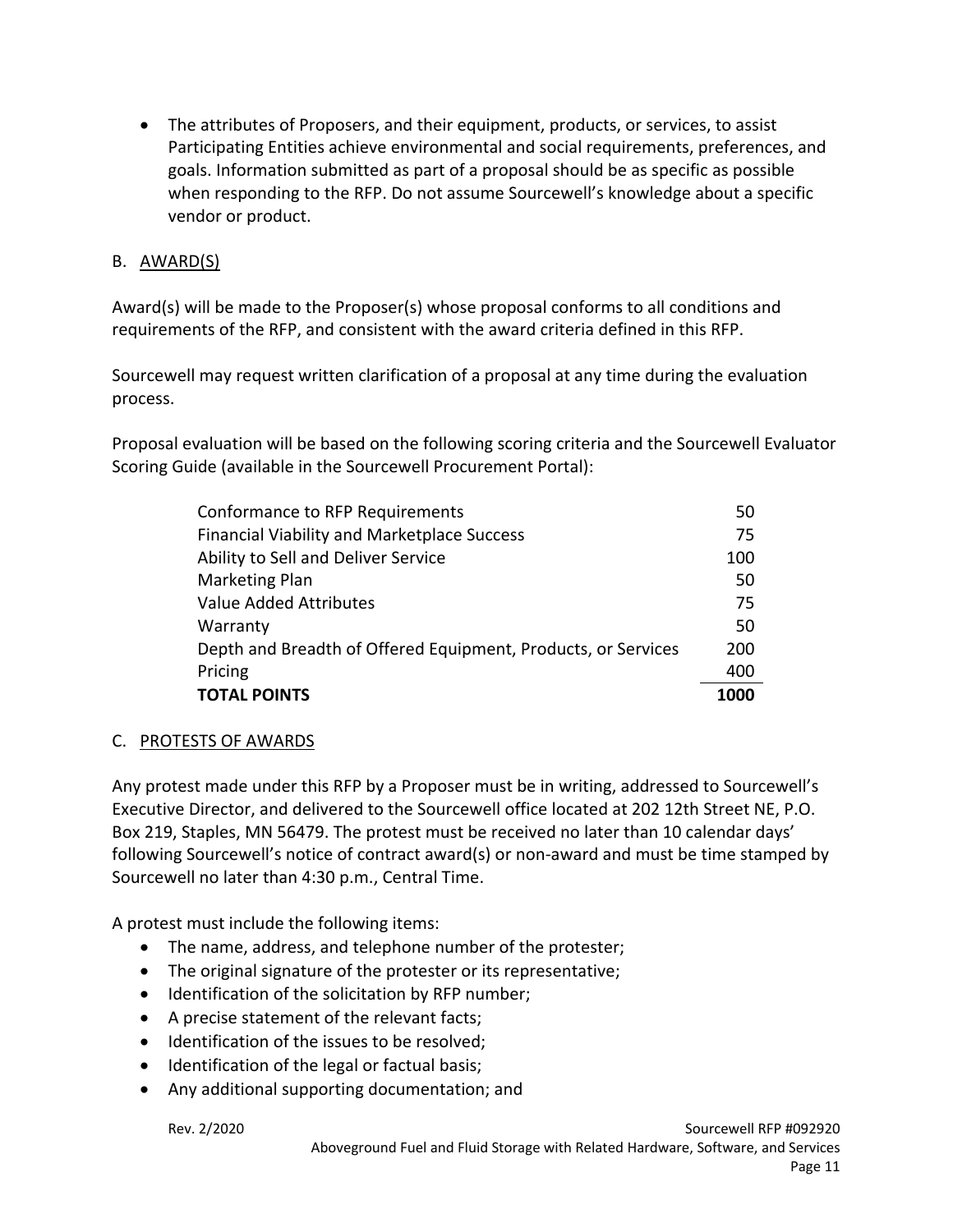• Protest bond in the amount of \$20,000, except where prohibited by law or treaty.

Protests that do not address these elements will not be reviewed.

## D. RIGHTS RESERVED

This RFP does not commit Sourcewell to award any contract and a proposal may be rejected if it is nonresponsive, conditional, incomplete, conflicting, or misleading. Proposals that contain false statements or do not support an attribute or condition stated by the Proposer may be rejected.

Sourcewell reserves the right to:

- Modify or cancel this RFP at any time;
- Reject any and all proposals received;
- Reject proposals that do not comply with the provisions of this RFP;
- Select, for contracts or for discussion, a proposal other than that with the lowest cost;
- Independently verify any information provided in a Proposal;
- Disqualify any Proposer that does not meet the requirements of this RFP, is debarred or suspended by the United States or Canada, State of Minnesota, Participating Entity's state or province; has an officer, or other key personnel, who have been charged with a serious crime; or is bankrupt, insolvent, or where bankruptcy or insolvency are a reasonable prospect;
- Waive or modify any informalities, irregularities, or inconsistencies in the proposals received;
- Clarify any part of a proposal and discuss any aspect of the proposal with any Proposer; and negotiate with more than one Proposer;
- Award a contract if only one responsive proposal is received if it is in the best interest of Participating Entities; and
- Award a contract to one or more Proposers if it is in the best interest of Participating Entities.

## E. DISPOSITION OF PROPOSALS

All materials submitted in response to this RFP will become property of Sourcewell and will become public record in accordance with Minnesota Statutes Section 13.591, after negotiations are complete. Sourcewell considers that negotiations are complete upon execution of a resulting contract. It is the Proposer's responsibility to clearly identify any data submitted that it considers to be protected. Proposer must also include a justification for the classification citing the applicable Minnesota law.

Sourcewell will not consider the prices submitted by the Proposer to be confidential, proprietary, or trade secret materials. Financial information, including financial statements, provided by a Proposer is not considered trade secret under the statutory definition.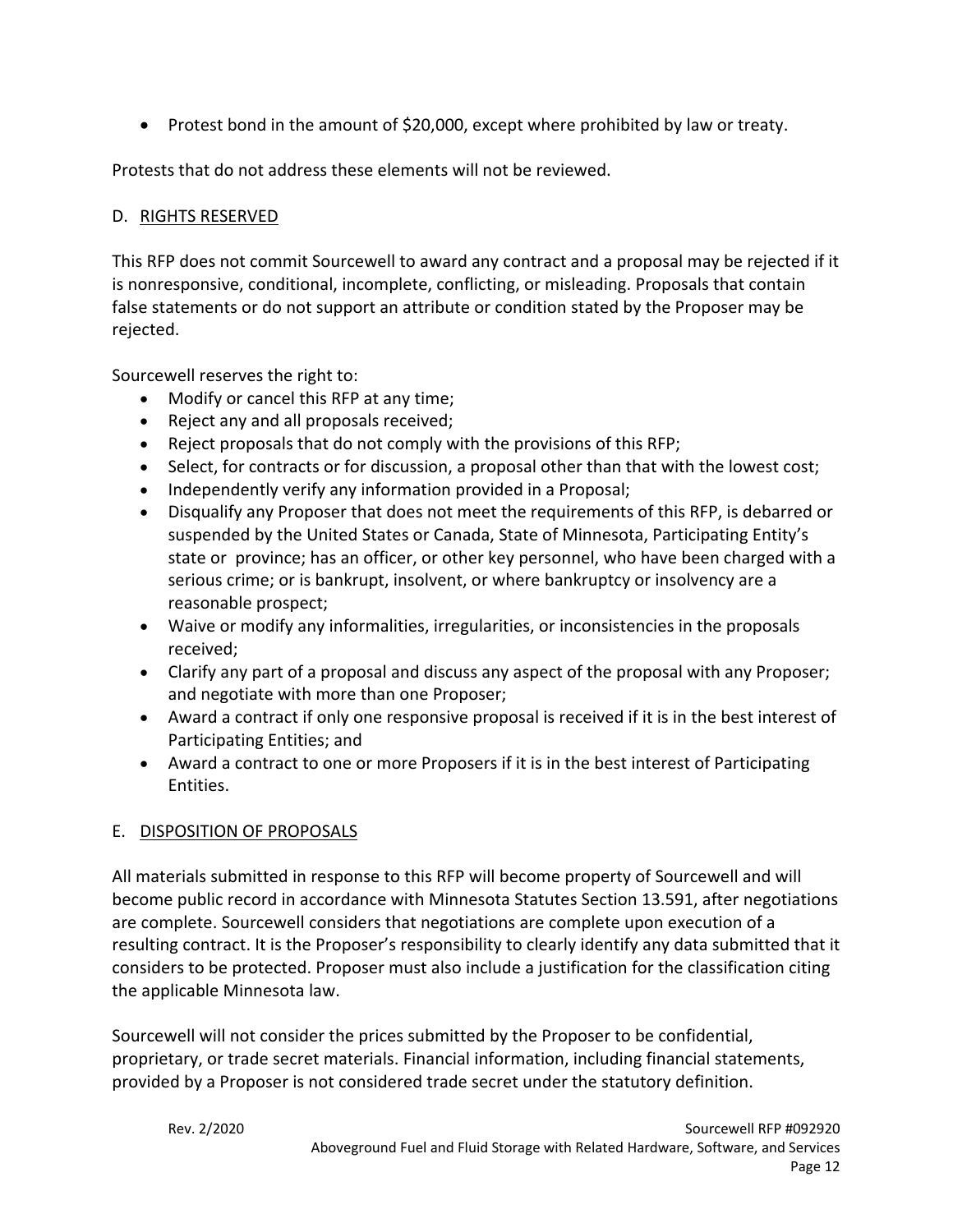The Proposer understands that Sourcewell will reject proposals that are marked confidential or nonpublic, either substantially or in their entirety.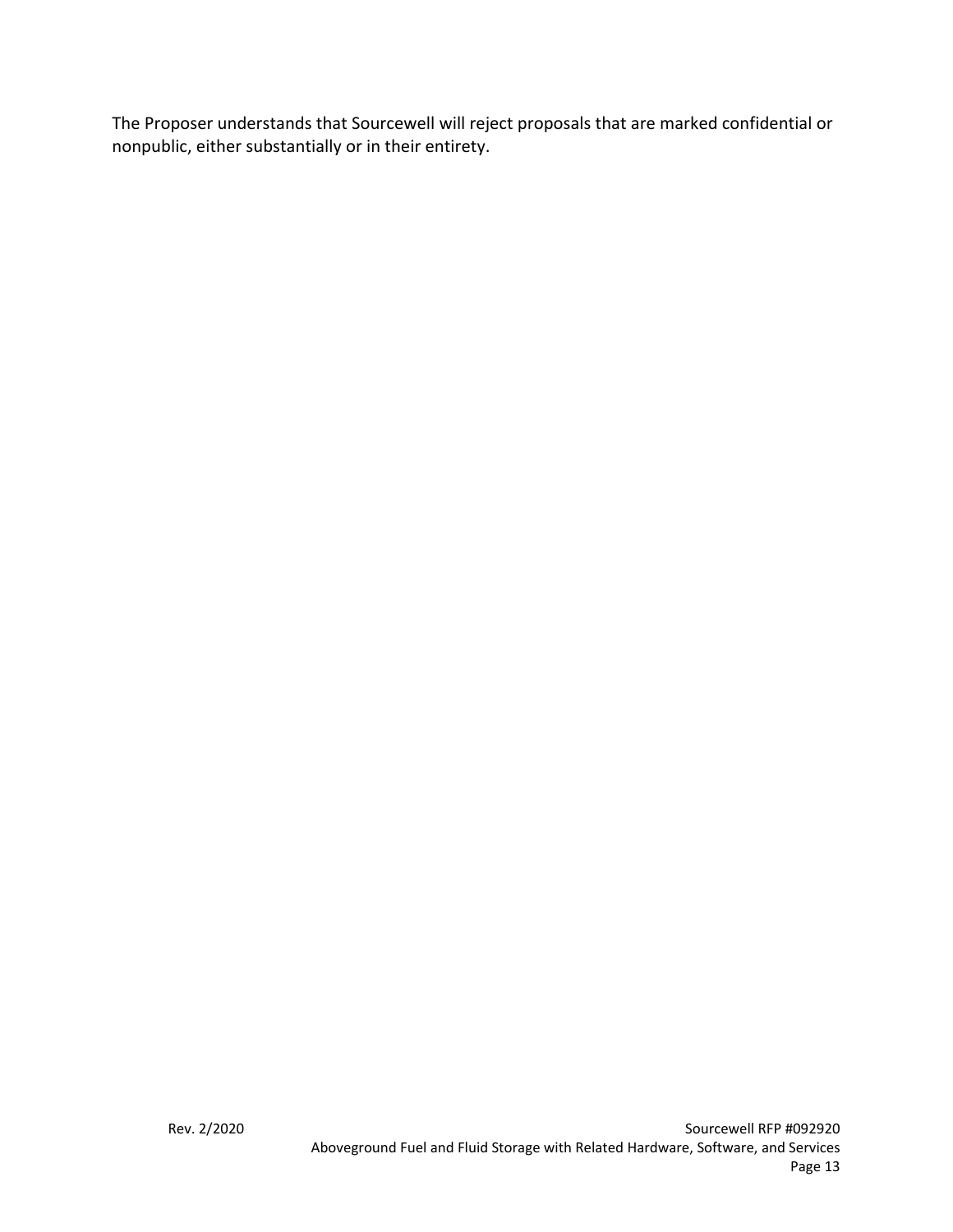

## 8/31/2020

Addendum No. 1 Solicitation Number: RFP 092920 Solicitation Name: Aboveground Fuel and Fluid Storage with Related Hardware, Software and Services

Consider the following Questions and Answers to be part of the above-titled solicitation documents. The remainder of the documents remain unchanged.

### **Question 1:**

The insurance coverages required under Section 20 of the Sourcewell template contract do not appear to include Pollution Liability insurance. Will you be adding Pollution Liability coverage as a requirement? We intend to include this in our response even if not added.

#### **Answer 1:**

Sourcewell is not planning a revision of the posted contract template this time. An awarded vendor will be expected to carry the insurance coverages as stated in the contract upon execution. Refer also to contract template Section 6. B. regarding a Participating Entity's ability to negotiate for or require additional terms and conditions at the time of the order.

The Sourcewell RFP is an open and competitive solicitation process. Each proposer, in its discretion, will determine the information necessary to best demonstrate its financial viability to Sourcewell.

#### **Question 2:**

Does this solicitation cover the service area of Montana/Wyoming? Is the solicitation for any/all components and services related to AST equipment and fuel management systems?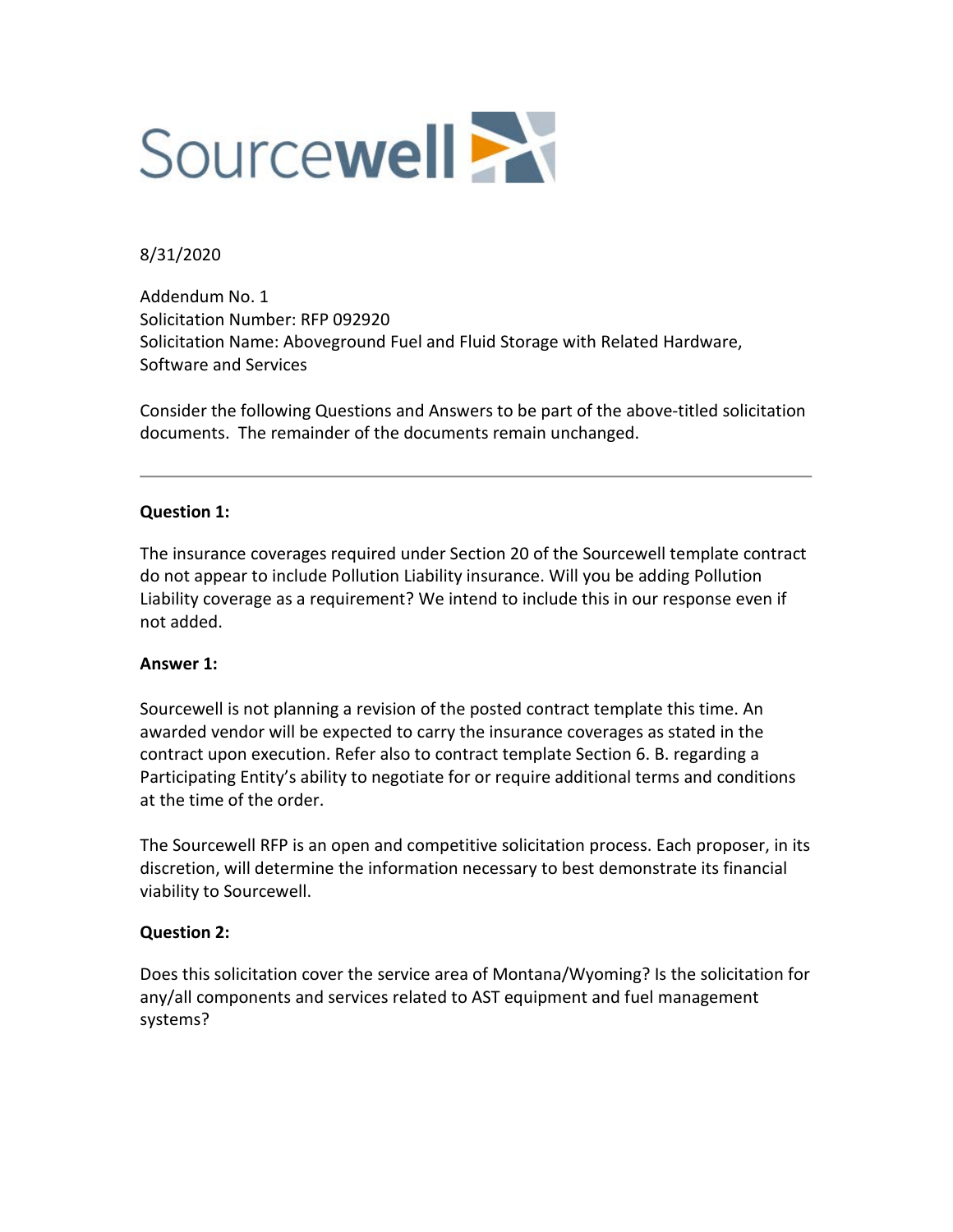## **Answer 2:**

Sourcewell is seeking "… the broadest possible selection of products/equipment and services being proposed over the largest possible geographic area and to the largest possible cross-section of Sourcewell current and future Participating Entities." (see, RFP Section II. B.). The requested equipment, products, and services are as described in the RFP.

## End of Addendum

Acknowledgement of this Addendum to RFP 092920 posted to the Sourcewell Procurement Portal on 8/31/2020, is required at the time of proposal submittal.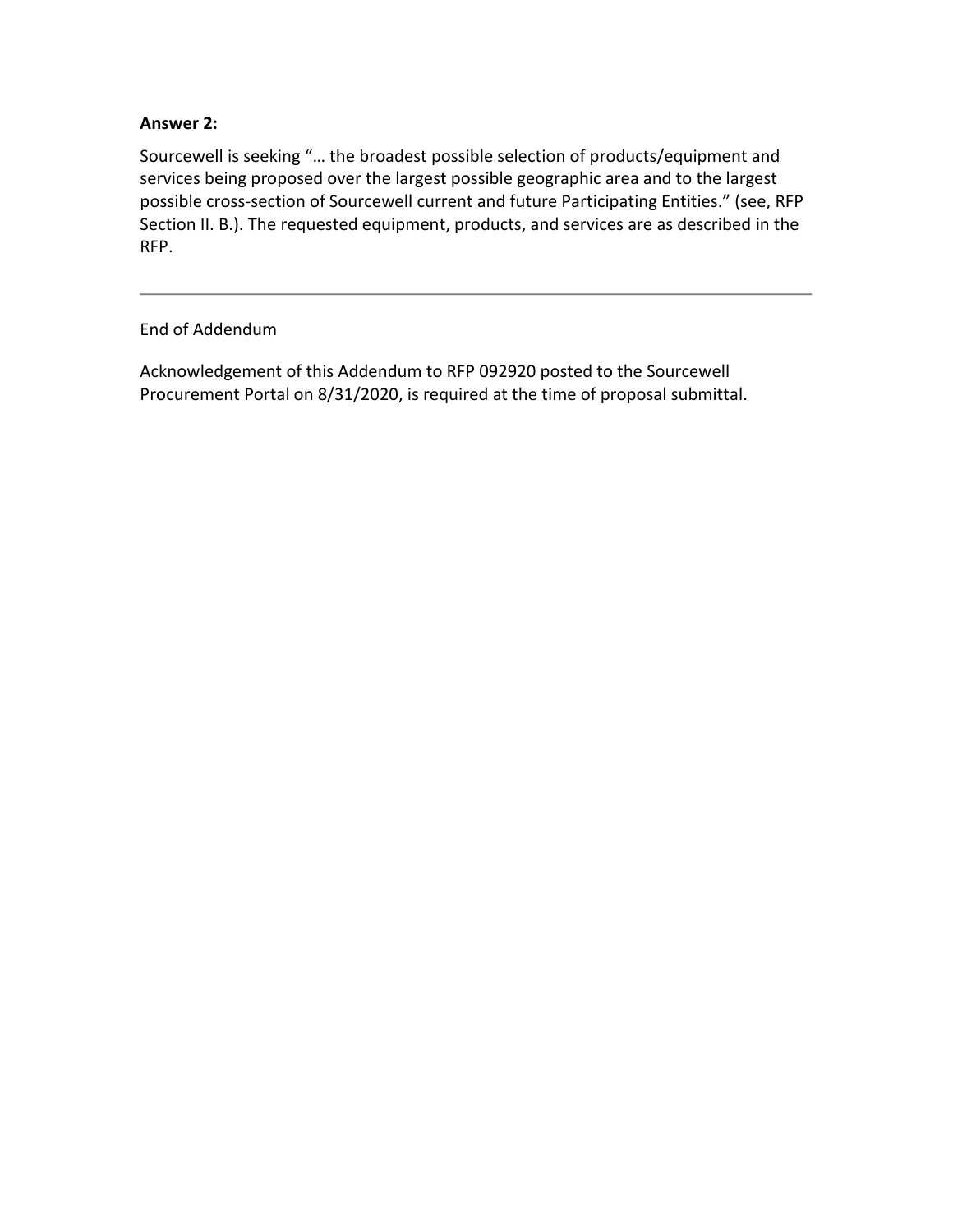

### 8/31/2020

Addendum No. 2 Solicitation Number: RFP 092920 Solicitation Name: Aboveground Fuel and Fluid Storage with Related Hardware, Software and Services

Consider the following Questions and Answers to be part of the above-titled solicitation documents. The remainder of the documents remain unchanged.

### **Question 1:**

How can I tell where this project is located? I would like to know the physical address of the site.

#### **Answer 1:**

Sourcewell utilizes a competitive, solutions-based solicitation approach that is not based on detailed specifications, specific locations or finite quantities for our cooperative contract awards. Sourcewell desires the broadest possible selection of equipment, products, and services being proposed over the largest possible geographic area and to the largest possible cross-section of Sourcewell current and future Participating Entities.

#### End of Addendum

Acknowledgement of this Addendum to RFP 092920 posted to the Sourcewell Procurement Portal on 8/31/2020, is required at the time of proposal submittal.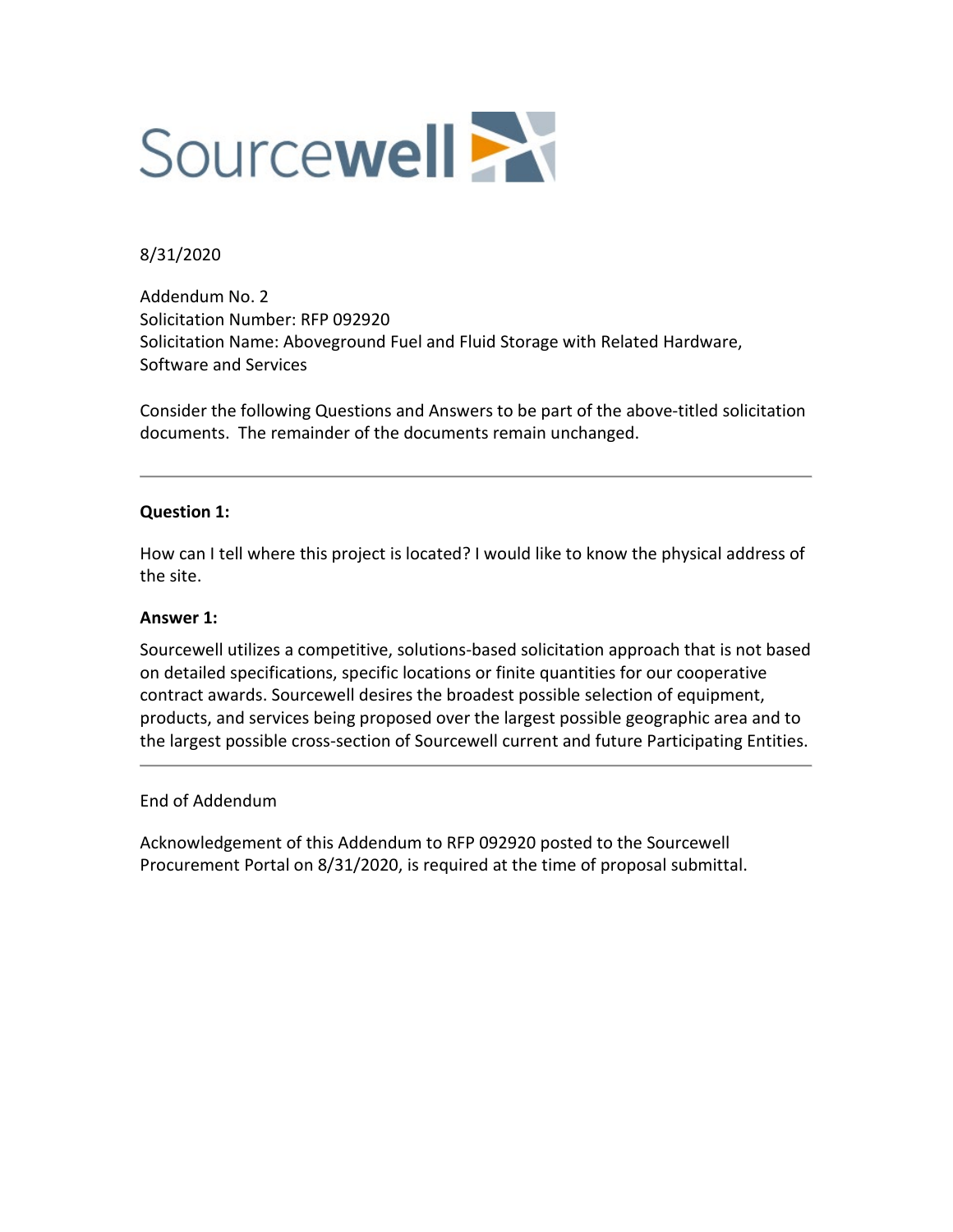

### 9/1/2020

Addendum No. 3 Solicitation Number: RFP 092920 Solicitation Name: Aboveground Fuel and Fluid Storage with Related Hardware, Software and Services

Consider the following Question and Answer to be part of the above-titled solicitation documents. The remainder of the documents remain unchanged.

### **Question 1:**

Table 5 asks for top five government, educational or non-profit customers. Our organization sells through distributors only.

#### **Answer 1:**

It is left to the discretion of each proposer to determine how to best demonstrate their financial viability and marketplace success.

#### End of Addendum

Acknowledgement of this Addendum to RFP 092920 posted to the Sourcewell Procurement Portal on 9/1/2020, is required at the time of proposal submittal.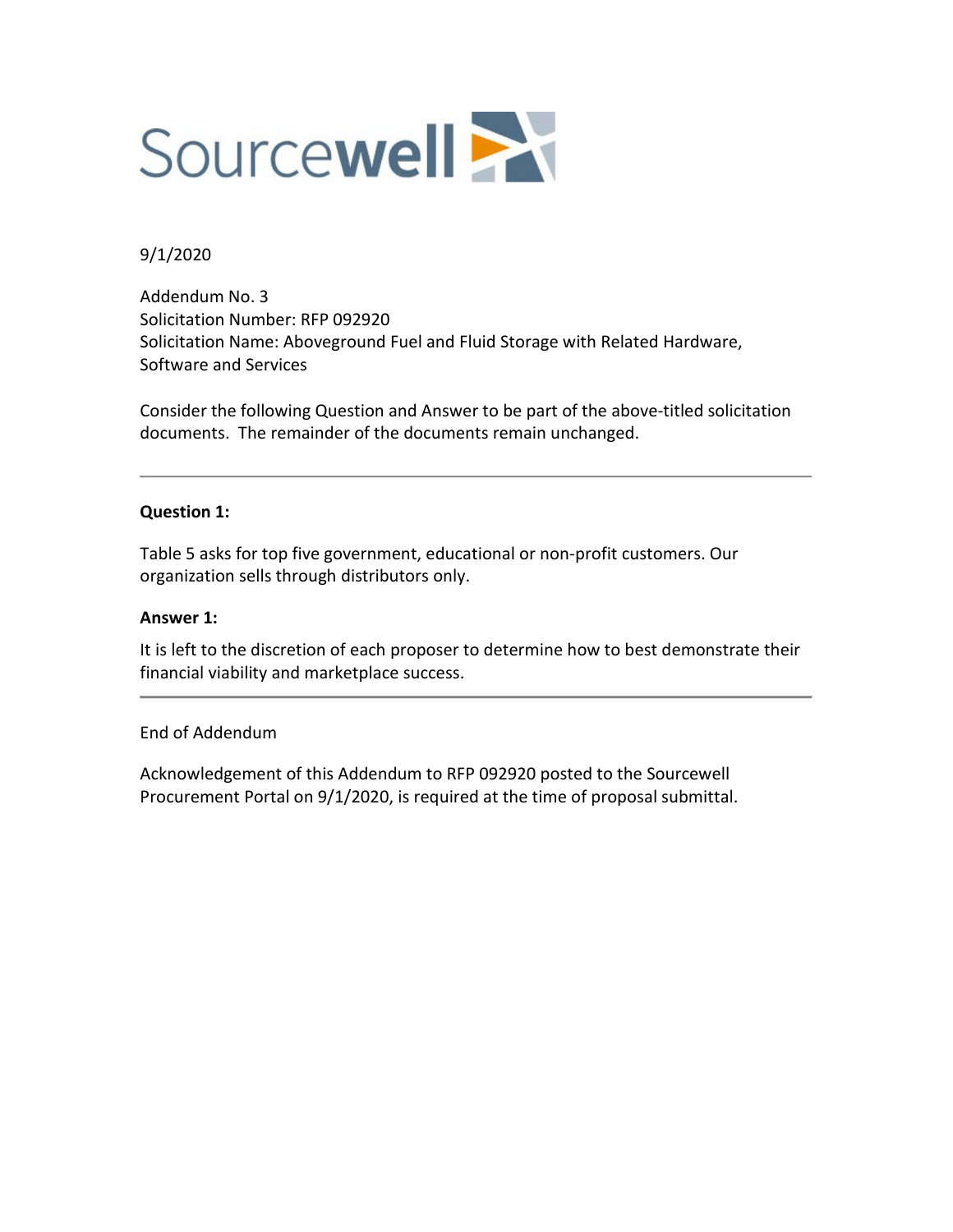

#### 9/8/2020

Addendum No. 4 Solicitation Number: RFP 092920 Solicitation Name: Aboveground Fuel and Fluid Storage with Related Hardware, Software and Services

Consider the following Question and Answer to be part of the above‐titled solicitation documents. The remainder of the documents remain unchanged.

#### **Question 1:**

For Table 5 what is the difference between size of transaction(s), and dollar volumes from the past three years.

#### **Answer 1:**

Each proposer, in its discretion, will determine the information necessary to best demonstrate its financial strength and fulfill the requirements set forth in the RFP.

#### End of Addendum

Acknowledgement of this Addendum to RFP 092920 posted to the Sourcewell Procurement Portal on 9/8/2020, is required at the time of proposal submittal.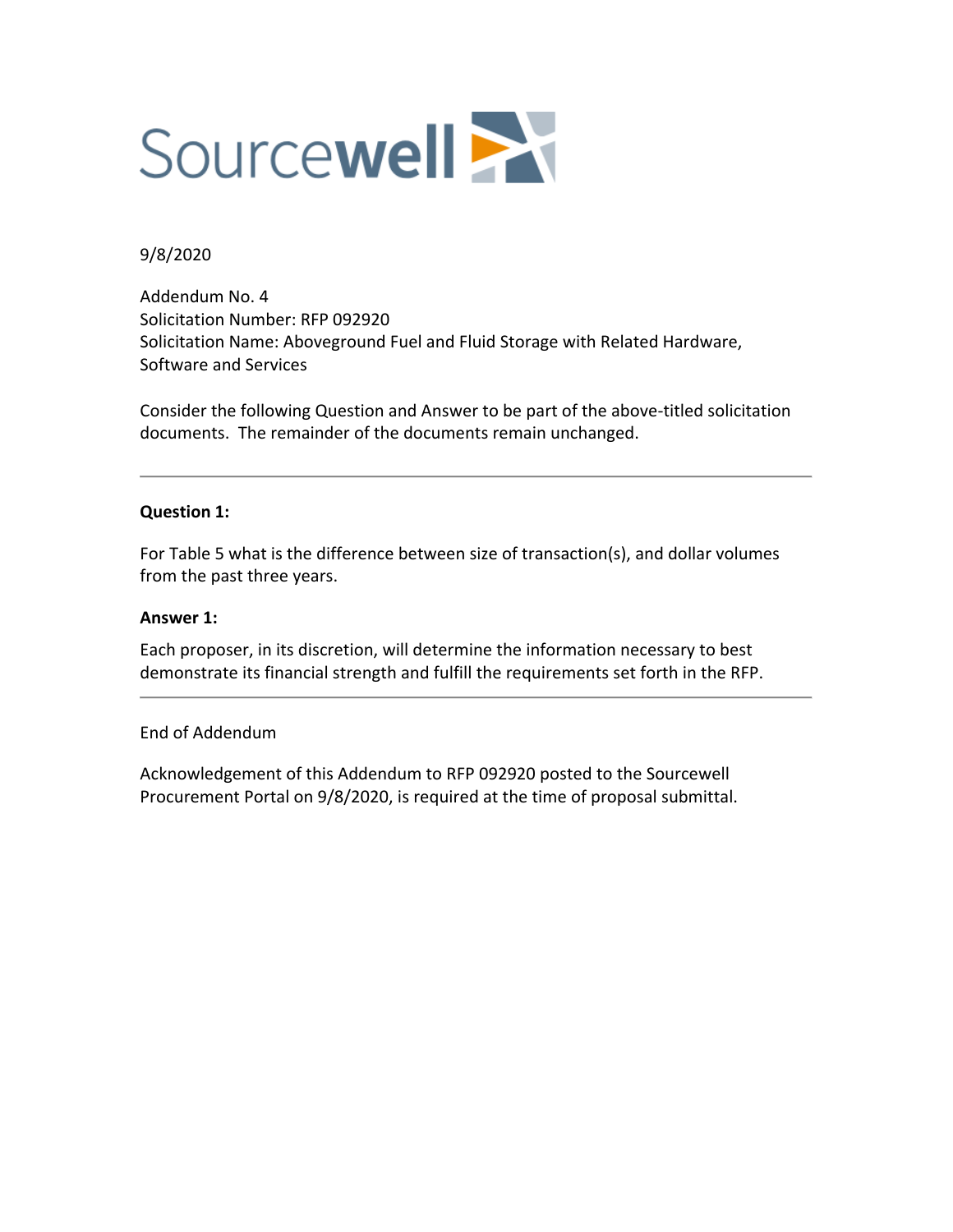

### 9/14/2020

Addendum No. 5 Solicitation Number: RFP 092920 Solicitation Name: Aboveground Fuel and Fluid Storage with Related Hardware, Software and Services

Consider the following Question and Answer to be part of the above‐titled solicitation documents. The remainder of the documents remain unchanged.

### **Question 1:**

Is there a way to download what has been submitted on a bid?

#### **Answer 1:**

After selecting "Start Submission", a proposer may navigate to Step 4 – "Preview Bid" and select "Preview My Bid in PDF" if a downloadable PDF of the questionnaire tables is desired.

### End of Addendum

Acknowledgement of this Addendum to RFP 092920 posted to the Sourcewell Procurement Portal on 9/14/2020, is required at the time of proposal submittal.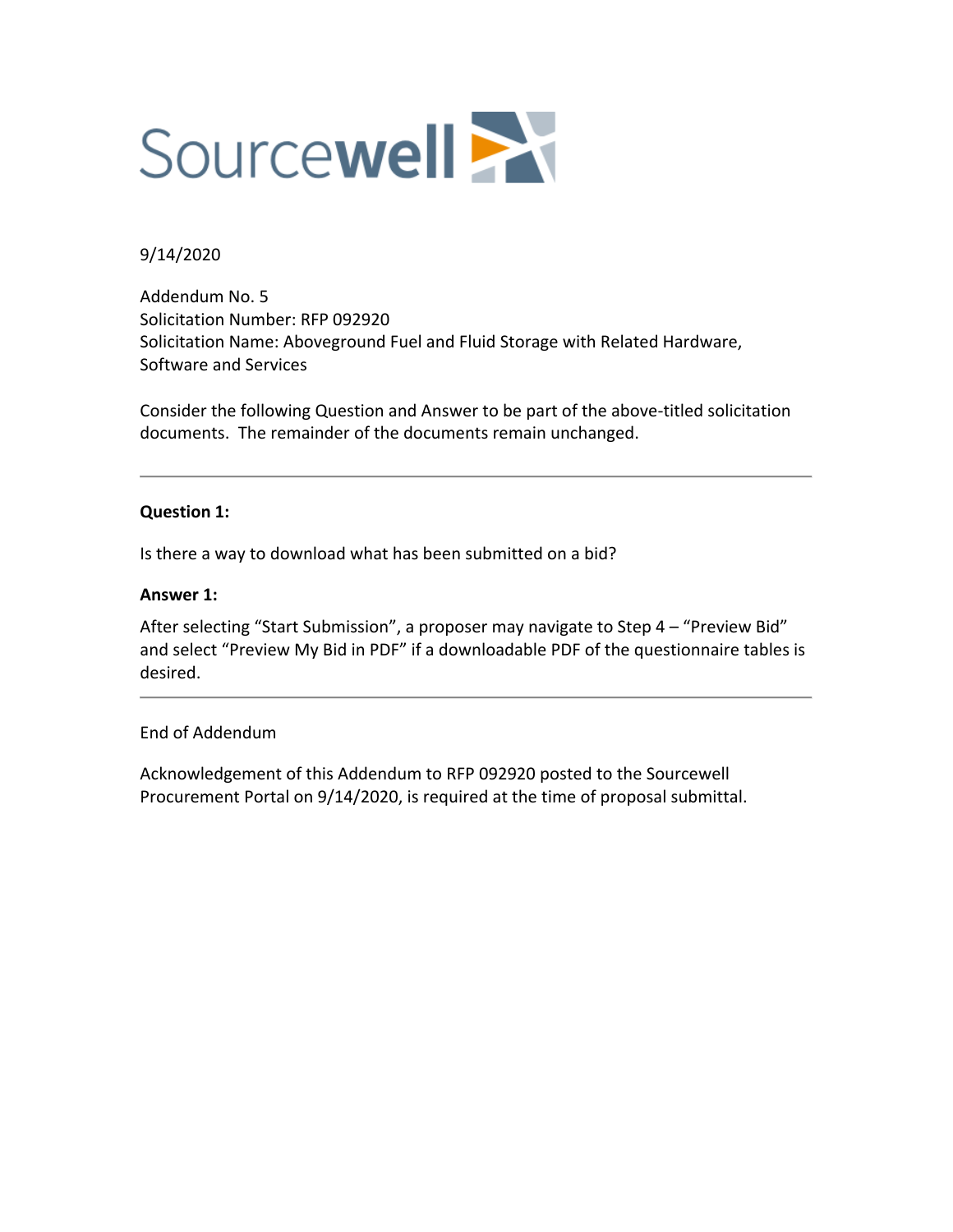

## 9/15/2020

Addendum No. 6 Solicitation Number: RFP 092920 Solicitation Name: Aboveground Fuel and Fluid Storage with Related Hardware, Software and Services

Consider the following Questions and Answers to be part of the above‐titled solicitation documents. The remainder of the documents remain unchanged.

### **Question 1:**

In Questionnaire Table 5, what is the difference between "Size of Transactions" and "Dollar Volume Past Three Years"?

### **Answer 1:**

Generally, "Size of Transactions" refers to order or transaction size and "Dollar Volume Past Three Years" reflects aggregate volume. However, it is left to the discretion of each proposer to determine the information and documentation necessary to best demonstrate their Financial, Industry and Marketplace Success and satisfy all the requirements included in the questionnaire tables.

### **Question 2:**

What size tanks are you requiring? What options do you want on the tanks (Catwalks, Bottom Loading etc.)?

### **Answer 2:**

Sourcewell utilizes a competitive, solutions‐based solicitation approach that is not based on detailed specifications or finite quantities for our cooperative contract awards. A respondent is allowed to propose the entire line of equipment, products and services falling within the scope of the RFP. Section II. B. of the RFP addresses the requested Equipment, Products or Services for this solicitation.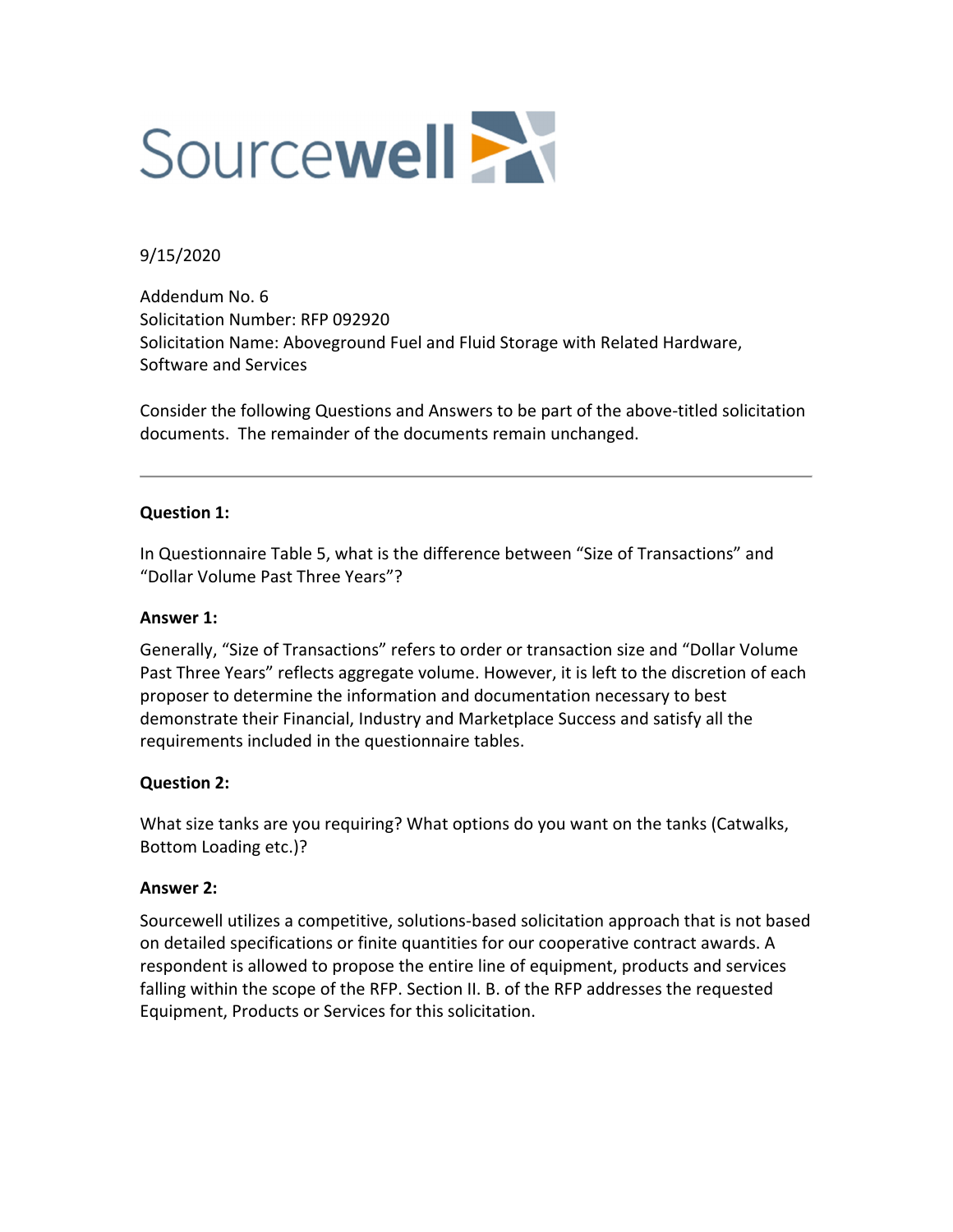## **Question 3:**

In RFP Section II. B. 1. b., what is meant by mobile fuel storage solutions? Is it skid tanks, truck mounted tanks or other?

## **Answer 3:**

Each proposer, in its discretion, will propose the equipment, products, and services that it deems to fall within Sourcewell's requested equipment, products, and services as described in RFP Section II. B (Requested Equipment, Products and Services). However, only those products within the scope of the RFP will be included in any contract awarded by Sourcewell as a result of this solicitation.

## **Question 4:**

For the solutions listed in RFP Section II. B. 1. c., do you want the related hardware priced or just listed? If priced do you want SRP as the base price with the % discount globally by manufacturer?

### **Answer 4:**

It is left to the discretion of each proposer to articulate and propose the pricing approach that aligns with their business methods and satisfies all the requirements of RFP Article III ‐ Pricing. Proposals are evaluated based on the criteria stated in the RFP.

### **Question 5:**

Pricing will be impacted by annual increases of the manufacturer, currency fluctuation, and cost of living. Do we state this in our pricing of equipment as a global change?

### **Answer 5:**

Refer to the Sourcewell contract template for additional details on the process for requesting a product or pricing change during the term of an awarded contract. A downloadable version of the contract template is found on the Bid Details page for this solicitation within the Sourcewell Procurement Portal.

### **Question 6:**

For RFP Section II. F. Does the marketing plan need to show what our coverage is across Canada as a company plus our sub‐contractors? What are you expecting in a marketing plan for the country or regionally?

### **Answer 6:**

It is left to the discretion of each proposer to describe their approach and determine the documentation necessary to best demonstrate their ability to serve Sourcewell's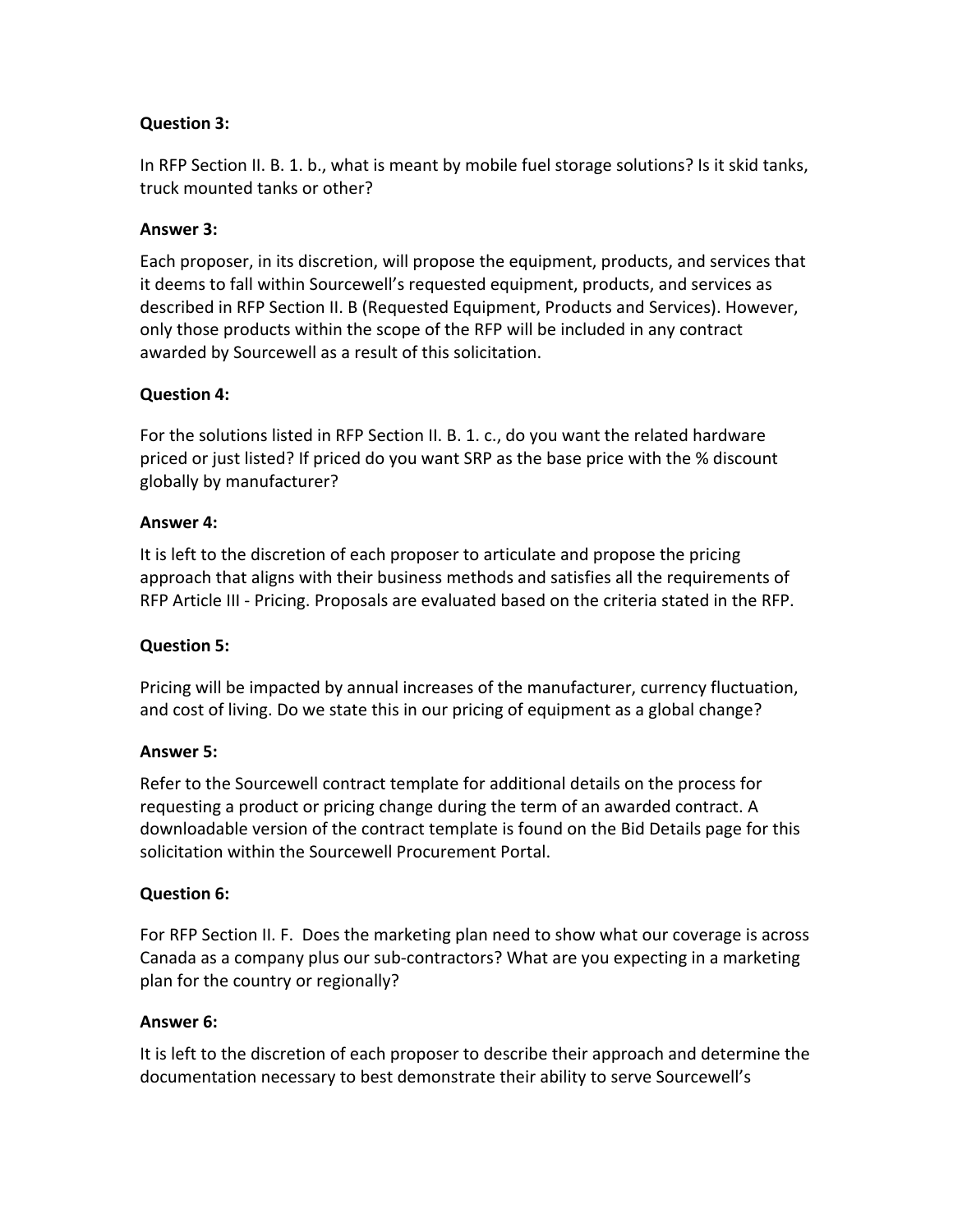Participating Entities while satisfying all the requirements included in the questionnaire tables.

End of Addendum

Acknowledgement of this Addendum to RFP 092920 posted to the Sourcewell Procurement Portal on 9/15/2020, is required at the time of proposal submittal.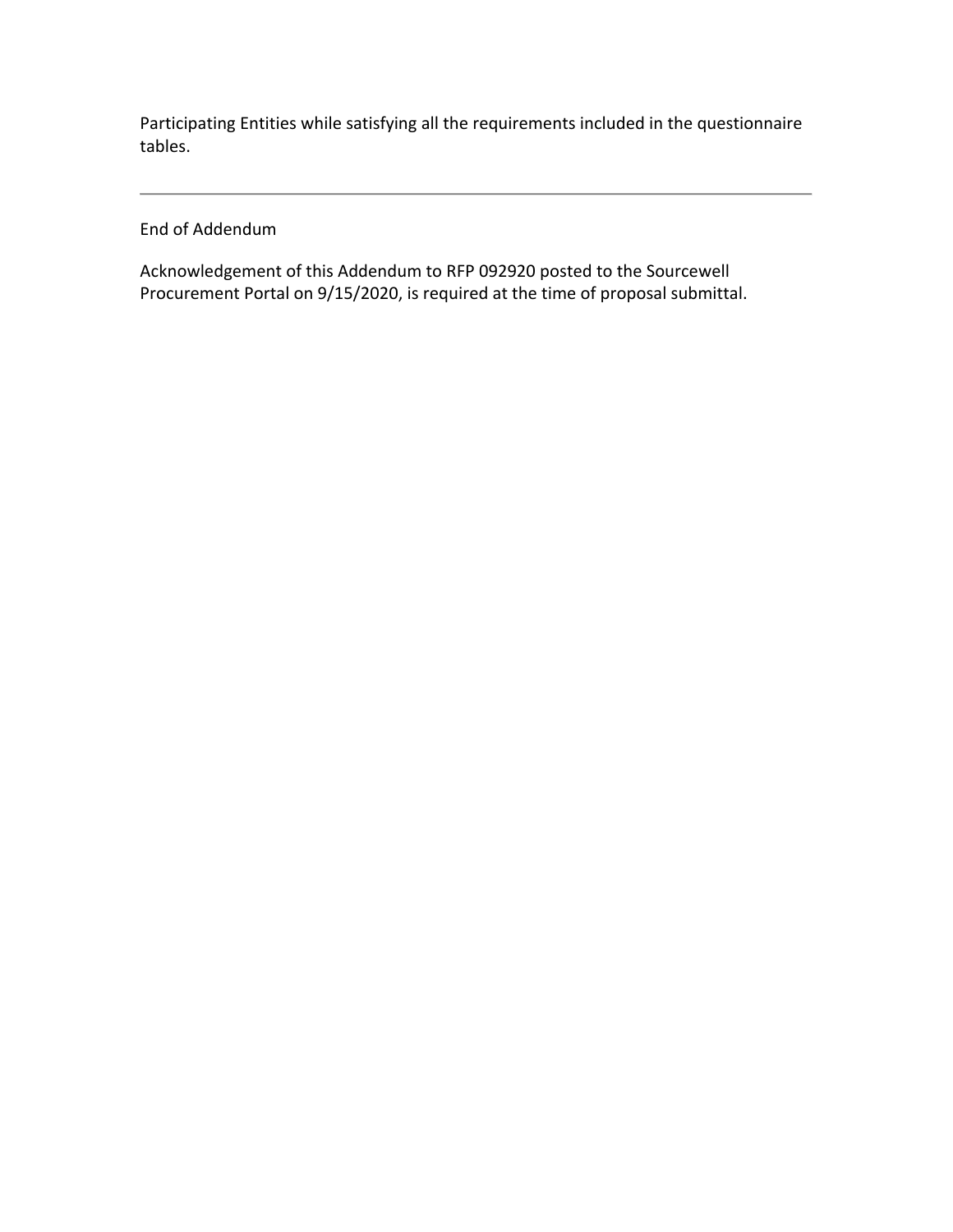

### 9/22/2020

Addendum No. 7 Solicitation Number: RFP 092920 Solicitation Name: Aboveground Fuel and Fluid Storage with Related Hardware, Software and Services

Consider the following Questions and Answers to be part of the above‐titled solicitation documents. The remainder of the documents remain unchanged.

### **Question 1:**

Will the financial documents supplied with our bid be available to be seen by anyone, including our competitors?

#### **Answer 1:**

Sourcewell is subject to compliance with the Minnesota Government Data Practices Act. Refer to RFP Section VI. E. ‐ Disposition of Proposals for additional guidance on Sourcewell's handling of materials submitted in response to this RFP at the conclusion of the process.

It is left to the discretion of each proposer to determine the information and documentation necessary to best demonstrate their financial viability and marketplace success. The solicitation is a competitive process and proposals are evaluated on the content submitted.

### **Question 2:**

Does Sourcewell have a standard contract for Canadian suppliers? If not, does Sourcewell allow exceptions to be taken to the standard contract for Canadian suppliers?

#### **Answer 2:**

The Sourcewell template contract is available for review on the Bid Details page for this solicitation. The template contract is intended for use with any awarded contract, regardless of supplier location. Refer to RFP Section IV. – Contract, for guidance on the